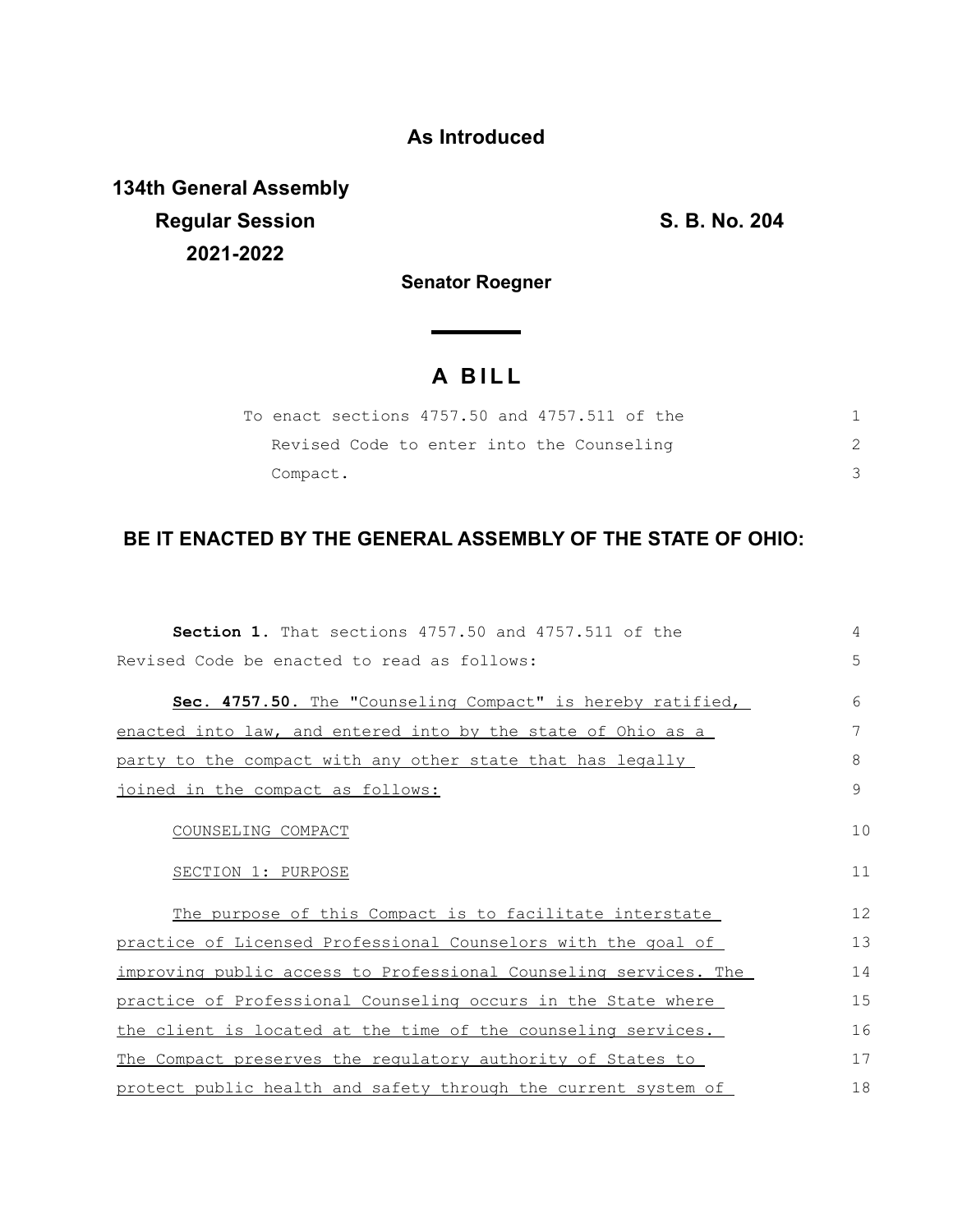| State licensure.                                                 | 19 |
|------------------------------------------------------------------|----|
| This Compact is designed to achieve the following                | 20 |
| objectives:                                                      | 21 |
| A. Increase public access to Professional Counseling             | 22 |
| services by providing for the mutual recognition of other Member | 23 |
| State licenses;                                                  | 24 |
| B. Enhance the States' ability to protect the public's           | 25 |
| health and safety;                                               | 26 |
| C. Encourage the cooperation of Member States in                 | 27 |
| requlating multistate practice for Licensed Professional         | 28 |
| Counselors;                                                      | 29 |
| D. Support spouses of relocating Active Duty Military            | 30 |
| personnel;                                                       | 31 |
| E. Enhance the exchange of licensure, investigative, and         | 32 |
| disciplinary information among Member States;                    | 33 |
| F. Allow for the use of Telehealth technology to                 | 34 |
| facilitate increased access to Professional Counseling services; | 35 |
| G. Support the uniformity of Professional Counseling             | 36 |
| licensure requirements throughout the States to promote public   | 37 |
| safety and public health benefits;                               | 38 |
| H. Invest all Member States with the authority to hold a         | 39 |
| Licensed Professional Counselor accountable for meeting all      | 40 |
| State practice laws in the State in which the client is located  | 41 |
| at the time care is rendered through the mutual recognition of   | 42 |
| Member State licenses;                                           | 43 |
| I. Eliminate the necessity for licenses in multiple              | 44 |
| States; and                                                      | 45 |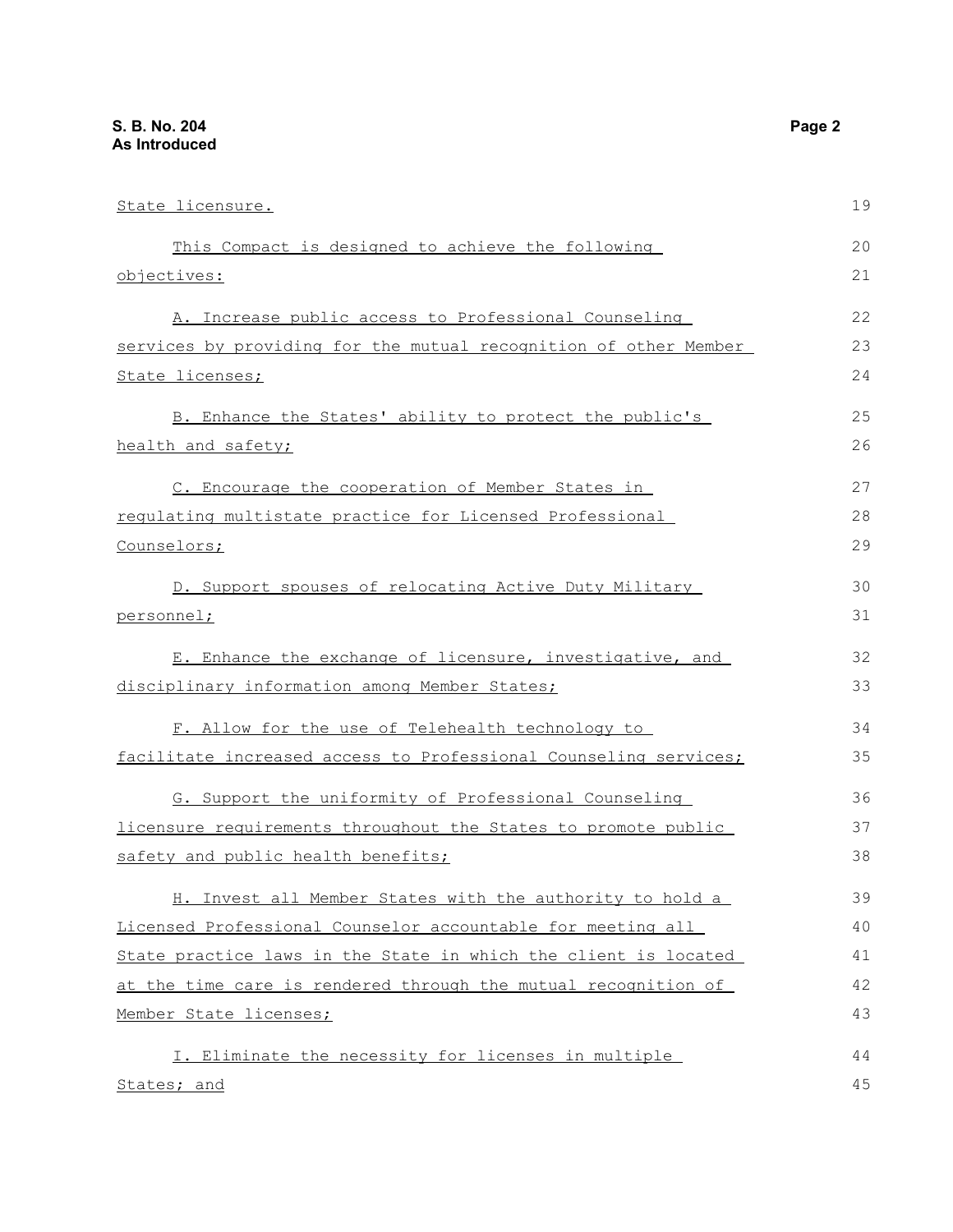| J. Provide opportunities for interstate practice by             | 46 |
|-----------------------------------------------------------------|----|
| Licensed Professional Counselors who meet uniform licensure     | 47 |
| requirements.                                                   | 48 |
| SECTION 2. DEFINITIONS                                          | 49 |
| As used in this Compact, and except as otherwise provided,      | 50 |
| the following definitions shall apply:                          | 51 |
| A. "Active Duty Military" means full-time duty status in        | 52 |
| the active uniformed service of the United States, including    | 53 |
| members of the National Guard and Reserve on active duty orders | 54 |
| pursuant to 10 U.S.C. Chapters 1209 and 1211.                   | 55 |
| B. "Adverse Action" means any administrative, civil,            | 56 |
| equitable or criminal action permitted by a State's laws which  | 57 |
| is imposed by a licensing board or other authority against a    | 58 |
| Licensed Professional Counselor, including actions against an   | 59 |
| individual's license or Privilege to Practice such as           | 60 |
| revocation, suspension, probation, monitoring of the licensee,  | 61 |
| limitation on the licensee's practice, or any other Encumbrance | 62 |
| on licensure affecting a Licensed Professional Counselor's      | 63 |
| authorization to practice, including issuance of a cease and    | 64 |
| desist action.                                                  | 65 |
| C. "Alternative Program" means a non-disciplinary               | 66 |
| monitoring or practice remediation process approved by a        | 67 |
| Professional Counseling Licensing Board to address Impaired     | 68 |
| Practitioners.                                                  | 69 |
| D. "Continuing Competence/Education" means a requirement,       | 70 |
| as a condition of license renewal, to provide evidence of       | 71 |
| participation in, and/or completion of, educational and         | 72 |
| professional activities relevant to practice or area of work.   | 73 |
| E. "Counseling Compact Commission" or "Commission" means        | 74 |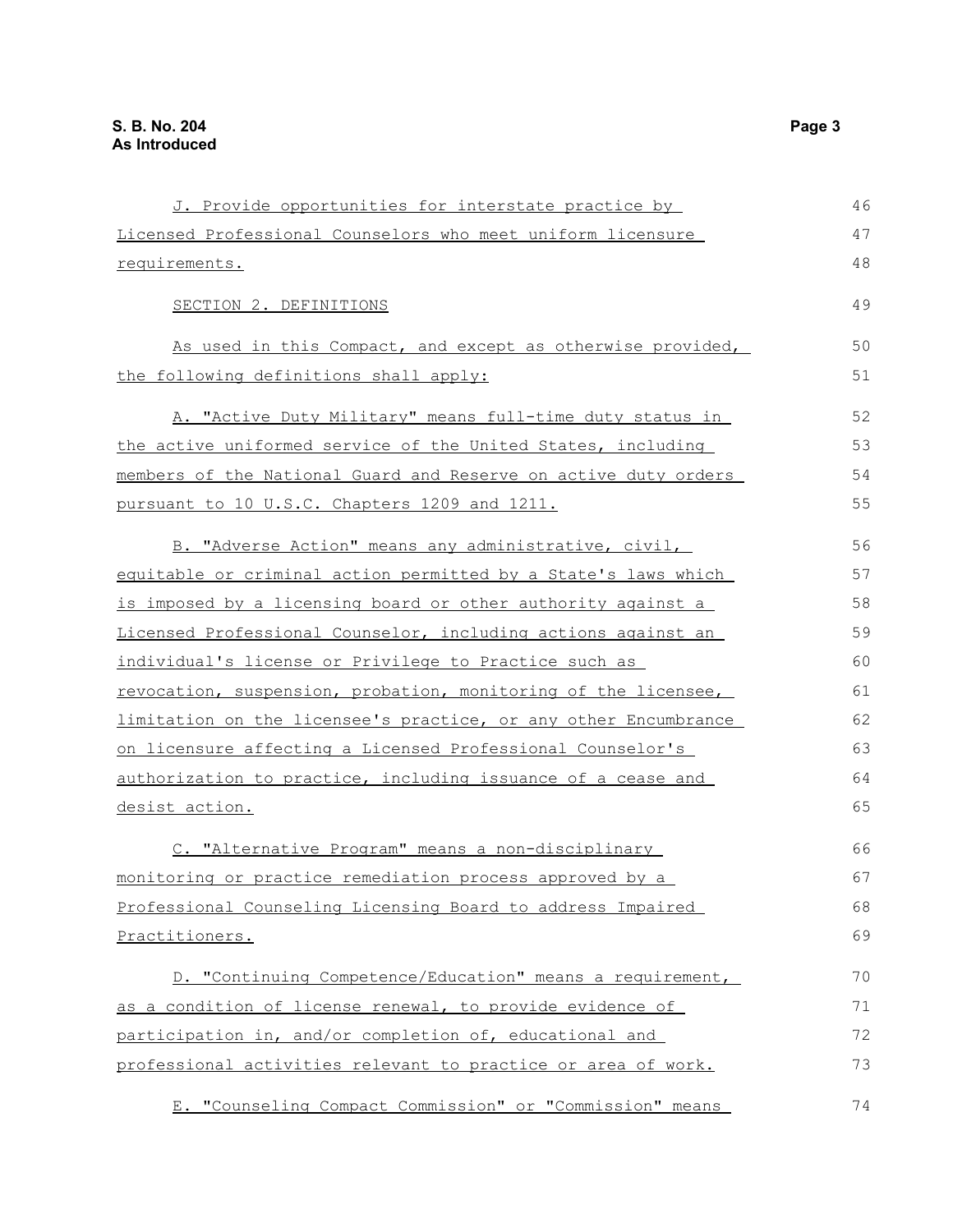the national administrative body whose membership consists of all States that have enacted the Compact. F. "Current Significant Investigative Information" means: 1. Investigative Information that a Licensing Board, after a preliminary inquiry that includes notification and an opportunity for the Licensed Professional Counselor to respond, if required by State law, has reason to believe is not groundless and, if proved true, would indicate more than a minor infraction; or 2. Investigative Information that indicates that the Licensed Professional Counselor represents an immediate threat to public health and safety regardless of whether the Licensed Professional Counselor has been notified and had an opportunity to respond. G. "Data System" means a repository of information about Licensees, including, but not limited to, continuing education, examination, licensure, investigative, Privilege to Practice and Adverse Action information. H. "Encumbered License" means a license in which an Adverse Action restricts the practice of licensed Professional Counseling by the Licensee and said Adverse Action has been reported to the National Practitioners Data Bank (NPDB). I. "Encumbrance" means a revocation or suspension of, or any limitation on, the full and unrestricted practice of Licensed Professional Counseling by a Licensing Board. J. "Executive Committee" means a group of directors elected or appointed to act on behalf of, and within the powers granted to them by, the Commission. 75 76 77 78 79 80 81 82 83 84 85 86 87 88 89 90 91 92 93 94 95 96 97 98 99 100 101 102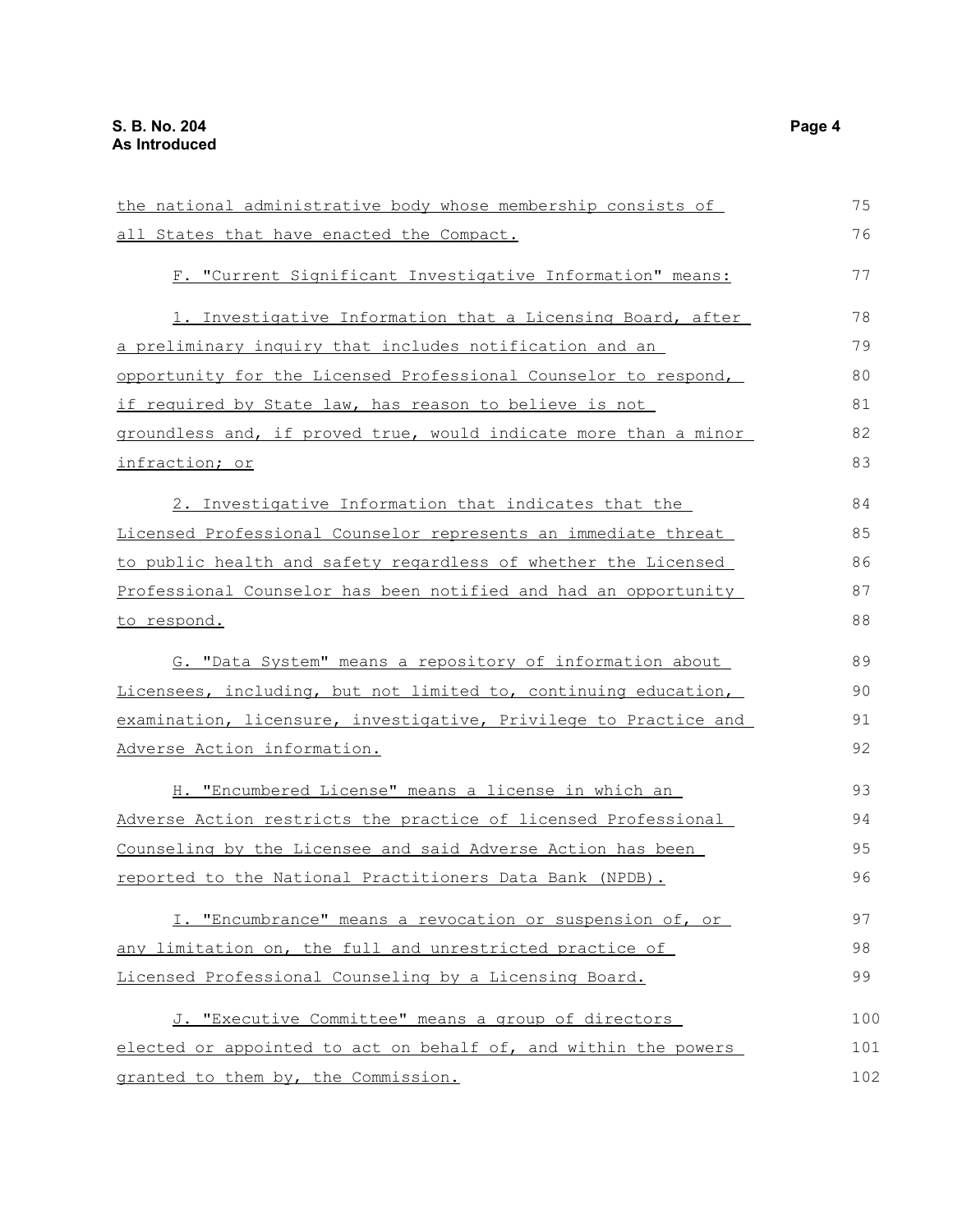| K. "Home State" means the Member State that is the                   | 103 |
|----------------------------------------------------------------------|-----|
| Licensee's primary State of residence.                               | 104 |
| L. "Impaired Practitioner" means an individual who has a             | 105 |
| condition(s) that may impair their ability to practice as a          | 106 |
| Licensed Professional Counselor without some type of                 | 107 |
| <u>intervention and may include, but are not limited to, alcohol</u> | 108 |
| and drug dependence, mental health impairment, and neurological      | 109 |
| or physical impairments.                                             | 110 |
| M. "Investigative Information" means information, records,           | 111 |
| and documents received or generated by a Professional Counseling     | 112 |
| Licensing Board pursuant to an investigation.                        | 113 |
| N. "Jurisprudence Requirement" if required by a Member               | 114 |
| State, means the assessment of an individual's knowledge of the      | 115 |
| laws and Rules governing the practice of Professional Counseling     | 116 |
| in a State.                                                          | 117 |
| O. "Licensed Professional Counselor" means a counselor               | 118 |
| licensed by a Member State, regardless of the title used by that     | 119 |
| State, to independently assess, diagnose, and treat behavioral       | 120 |
| health conditions.                                                   | 121 |
| P. "Licensee" means an individual who currently holds an             | 122 |
| authorization from the State to practice as a Licensed               | 123 |
| Professional Counselor.                                              | 124 |
| Q. "Licensing Board" means the agency of a State, or                 | 125 |
| equivalent, that is responsible for the licensing and requlation     | 126 |
| of Licensed Professional Counselors.                                 | 127 |
| R. "Member State" means a State that has enacted the                 | 128 |
| Compact.                                                             | 129 |
| S. "Privilege to Practice" means a legal authorization,              | 130 |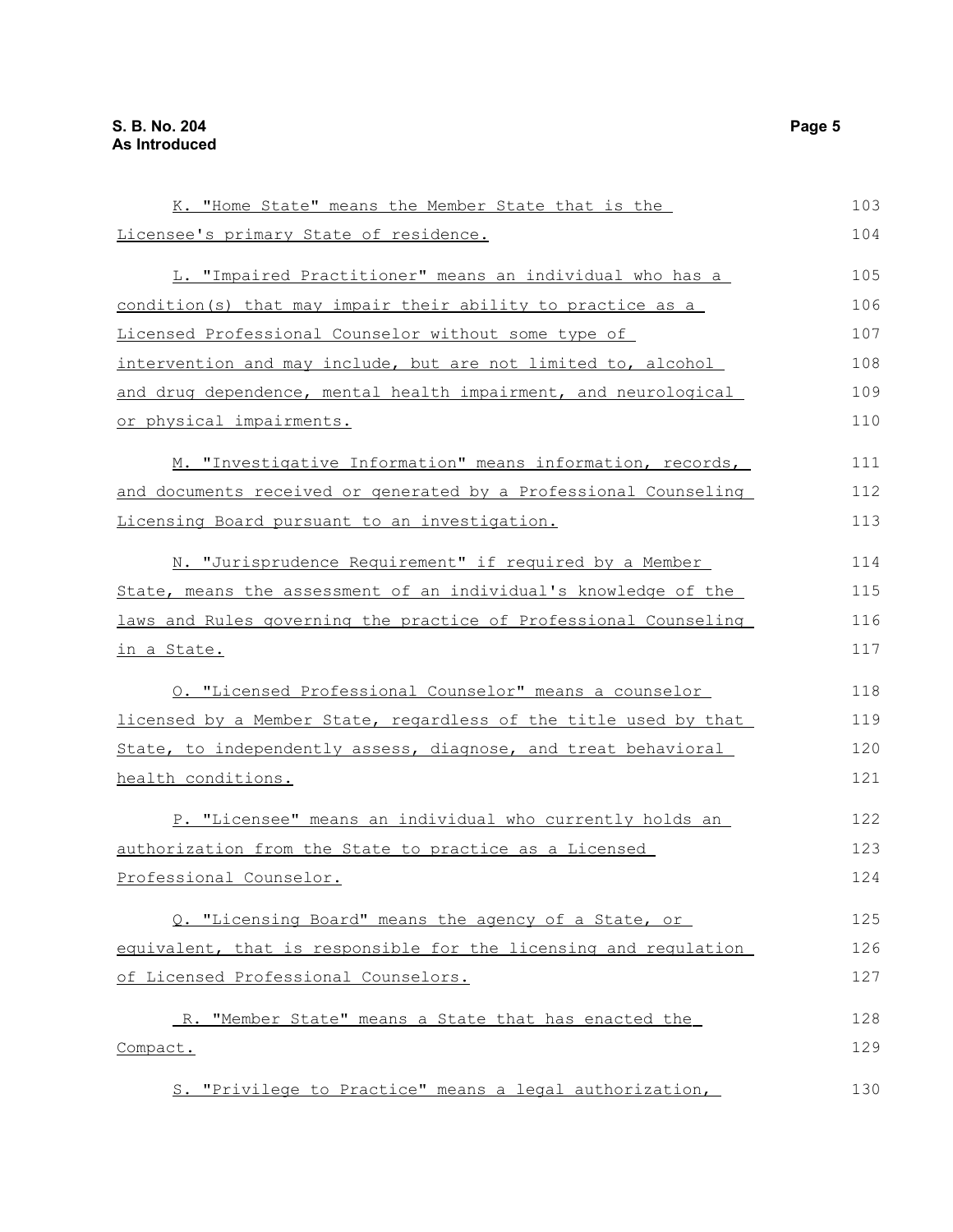| which is equivalent to a license, permitting the practice of          | 131 |
|-----------------------------------------------------------------------|-----|
| Professional Counseling in a Remote State.                            | 132 |
| T. "Professional Counseling" means the assessment,                    | 133 |
| diagnosis, and treatment of behavioral health conditions by a         | 134 |
| Licensed Professional Counselor.                                      | 135 |
| U. "Remote State" means a Member State other than the Home            | 136 |
| State, where a Licensee is exercising or seeking to exercise the      | 137 |
| <u>Privilege to Practice.</u>                                         | 138 |
| V. "Rule" means a regulation promulgated by the Commission            | 139 |
| that has the force of law.                                            | 140 |
| W. "Single State License" means a Licensed Professional               | 141 |
| Counselor license issued by a Member State that authorizes            | 142 |
| <u>practice only within the issuing State and does not include a </u> | 143 |
| Privilege to Practice in any other Member State.                      | 144 |
| X. "State" means any state, commonwealth, district, or                | 145 |
| territory of the United States of America that regulates the          | 146 |
| <u>practice of Professional Counseling.</u>                           | 147 |
| Y. "Telehealth" means the application of telecommunication            | 148 |
| technology to deliver Professional Counseling services remotely       | 149 |
| to assess, diagnose, and treat behavioral health conditions.          | 150 |
| Z. "Unencumbered License" means a license that authorizes             | 151 |
| a Licensed Professional Counselor to engage in the full and           | 152 |
| unrestricted practice of Professional Counseling.                     | 153 |
| SECTION 3. STATE PARTICIPATION IN THE COMPACT                         | 154 |
| A. To Participate in the Compact, a State must currently:             | 155 |
| 1. License and requlate Licensed Professional Counselors;             | 156 |
| 2. Require Licensees to pass a nationally recognized exam             | 157 |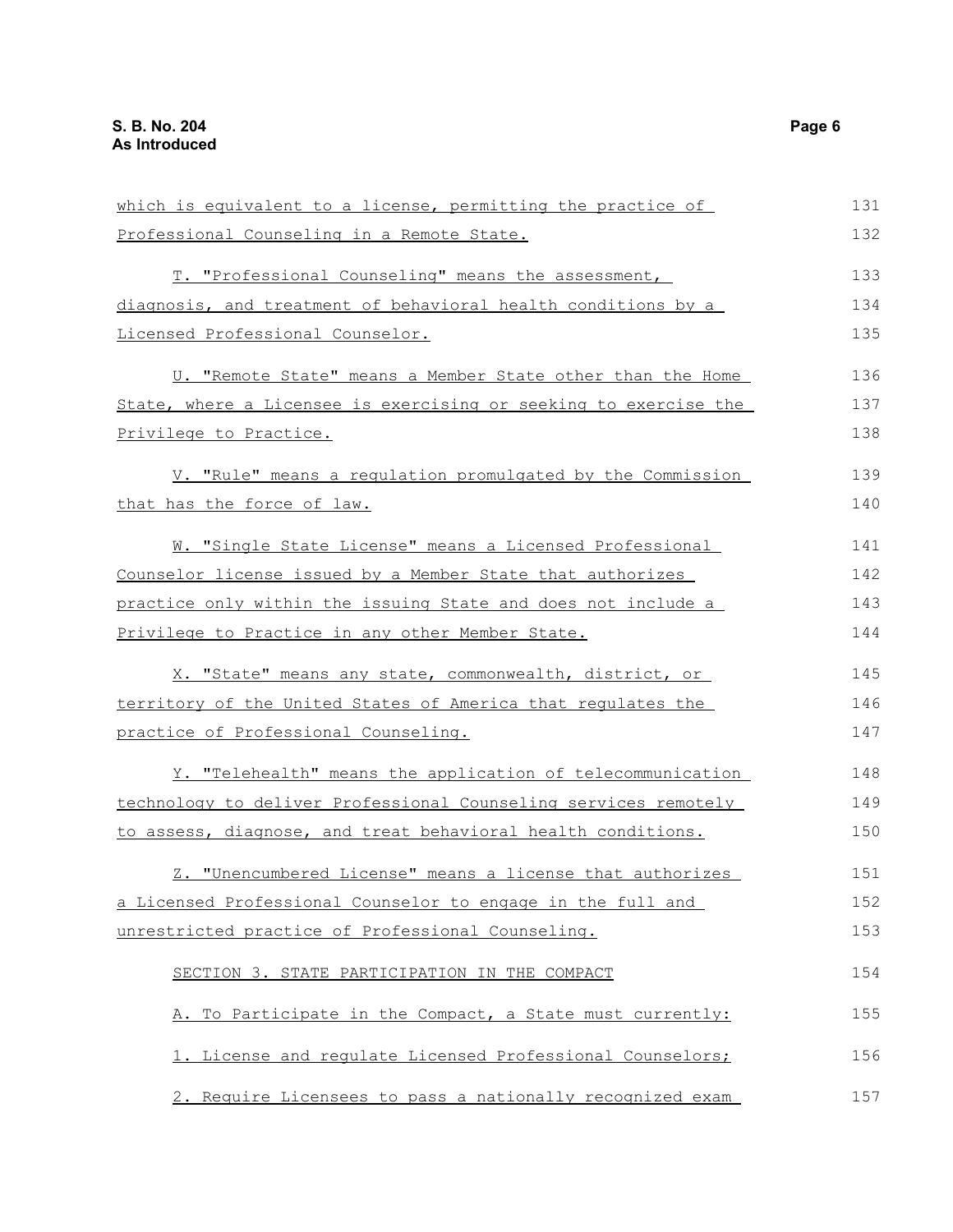| approved by the Commission;                                      | 158 |
|------------------------------------------------------------------|-----|
| 3. Require Licensees to have a 60 semester-hour (or 90           | 159 |
| guarter-hour) master's degree in counseling or 60 semester-hours | 160 |
| (or 90 quarter-hours) of graduate course work including the      | 161 |
| following topic areas:                                           | 162 |
| a. Professional Counseling Orientation and Ethical               | 163 |
| Practice;                                                        | 164 |
| b. Social and Cultural Diversity;                                | 165 |
| c. Human Growth and Development;                                 | 166 |
| d. Career Development;                                           | 167 |
| e. Counseling and Helping Relationships;                         | 168 |
| f. Group Counseling and Group Work;                              | 169 |
| g. Diagnosis and Treatment; Assessment and Testing;              | 170 |
| h. Research and Program Evaluation; and                          | 171 |
| i. Other areas as determined by the Commission.                  | 172 |
| 4. Require Licensees to complete a supervised postgraduate       | 173 |
| professional experience as defined by the Commission;            | 174 |
| 5. Have a mechanism in place for receiving and                   | 175 |
| investigating complaints about Licensees.                        | 176 |
| B. A Member State shall:                                         | 177 |
| 1. Participate fully in the Commission's Data System,            | 178 |
| including using the Commission's unique identifier as defined in | 179 |
| Rules;                                                           | 180 |
| 2. Notify the Commission, in compliance with the terms of        | 181 |
| the Compact and Rules, of any Adverse Action or the availability | 182 |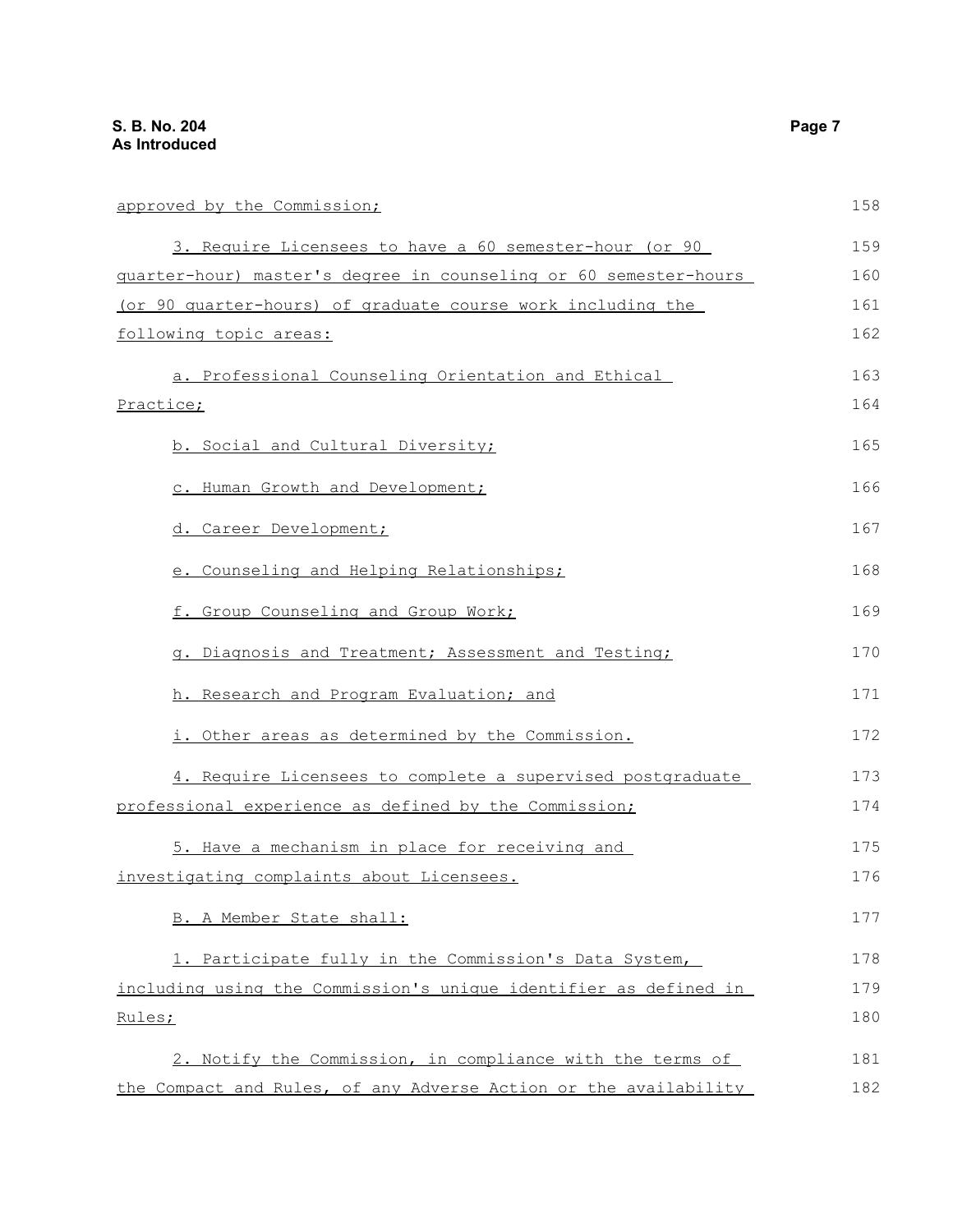of Investigative Information regarding a Licensee; 3. Implement or utilize procedures for considering the criminal history records of applicants for an initial Privilege to Practice. These procedures shall include the submission of fingerprints or other biometric-based information by applicants for the purpose of obtaining an applicant's criminal history record information from the Federal Bureau of Investigation and the agency responsible for retaining that State's criminal records; a. A member state must fully implement a criminal background check requirement, within a time frame established by rule, by receiving the results of the Federal Bureau of Investigation record search and shall use the results in making licensure decisions. b. Communication between a Member State, the Commission and among Member States regarding the verification of eligibility for licensure through the Compact shall not include any information received from the Federal Bureau of Investigation relating to a federal criminal records check performed by a Member State under Public Law 92-544. 4. Comply with the Rules of the Commission; 5. Require an applicant to obtain or retain a license in the Home State and meet the Home State's qualifications for licensure or renewal of licensure, as well as all other applicable State laws; 6. Grant the Privilege to Practice to a Licensee holding a valid Unencumbered License in another Member State in accordance with the terms of the Compact and Rules; and 7. Provide for the attendance of the State's commissioner 183 184 185 186 187 188 189 190 191 192 193 194 195 196 197 198 199 200 201 202 203 204 205 206 207 208 209 210 211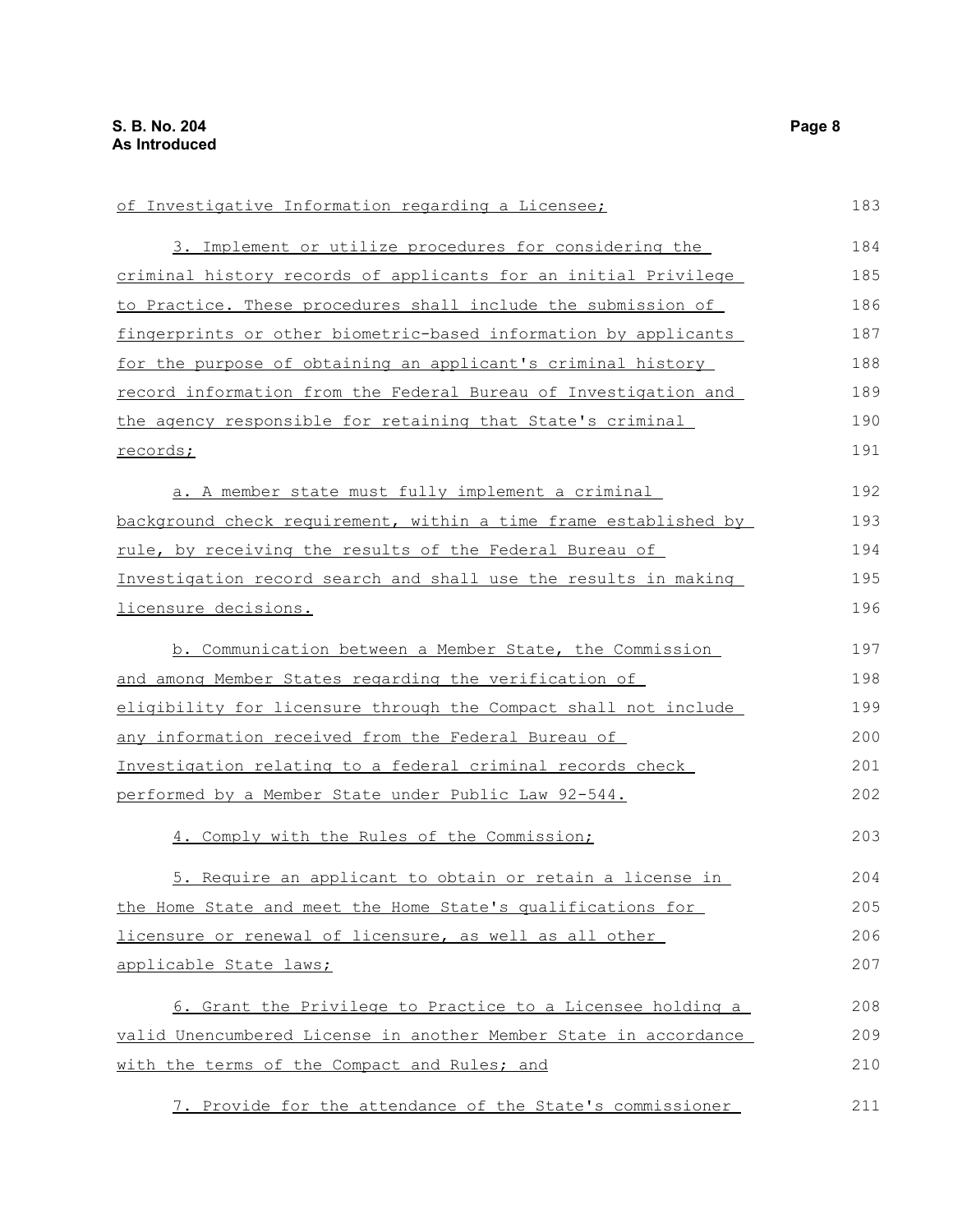| to the Counseling Compact Commission meetings.                   | 212 |
|------------------------------------------------------------------|-----|
| C. Member States may charge a fee for granting the               | 213 |
| Privilege to Practice.                                           | 214 |
| D. Individuals not residing in a Member State shall              | 215 |
| continue to be able to apply for a Member State's Single State   | 216 |
| License as provided under the laws of each Member State.         | 217 |
| However, the Single State License granted to these individuals   | 218 |
| shall not be recognized as granting a Privilege to Practice      | 219 |
| Professional Counseling in any other Member State.               | 220 |
| E. Nothing in this Compact shall affect the requirements         | 221 |
| established by a Member State for the issuance of a Single State | 222 |
| License.                                                         | 223 |
| F. A license issued to a Licensed Professional Counselor         | 224 |
| by a Home State to a resident in that State shall be recognized  | 225 |
| by each Member State as authorizing a Licensed Professional      | 226 |
| Counselor to practice Professional Counseling, under a Privilege | 227 |
| to Practice, in each Member State.                               | 228 |
| SECTION 4. PRIVILEGE TO PRACTICE                                 | 229 |
| A. To exercise the Privilege to Practice under the terms         | 230 |
| and provisions of the Compact, the Licensee shall:               | 231 |
| 1. Hold a license in the Home State;                             | 232 |
| 2. Have a valid United States Social Security Number or          | 233 |
| National Practitioner Identifier;                                | 234 |
| 3. Be eligible for a Privilege to Practice in any Member         | 235 |
| State in accordance with Section $4(D)$ , (G) and $(H)$ ;        | 236 |
| 4. Have not had any Encumbrance or restriction against any       | 237 |
| license or Privilege to Practice within the previous two (2)     | 238 |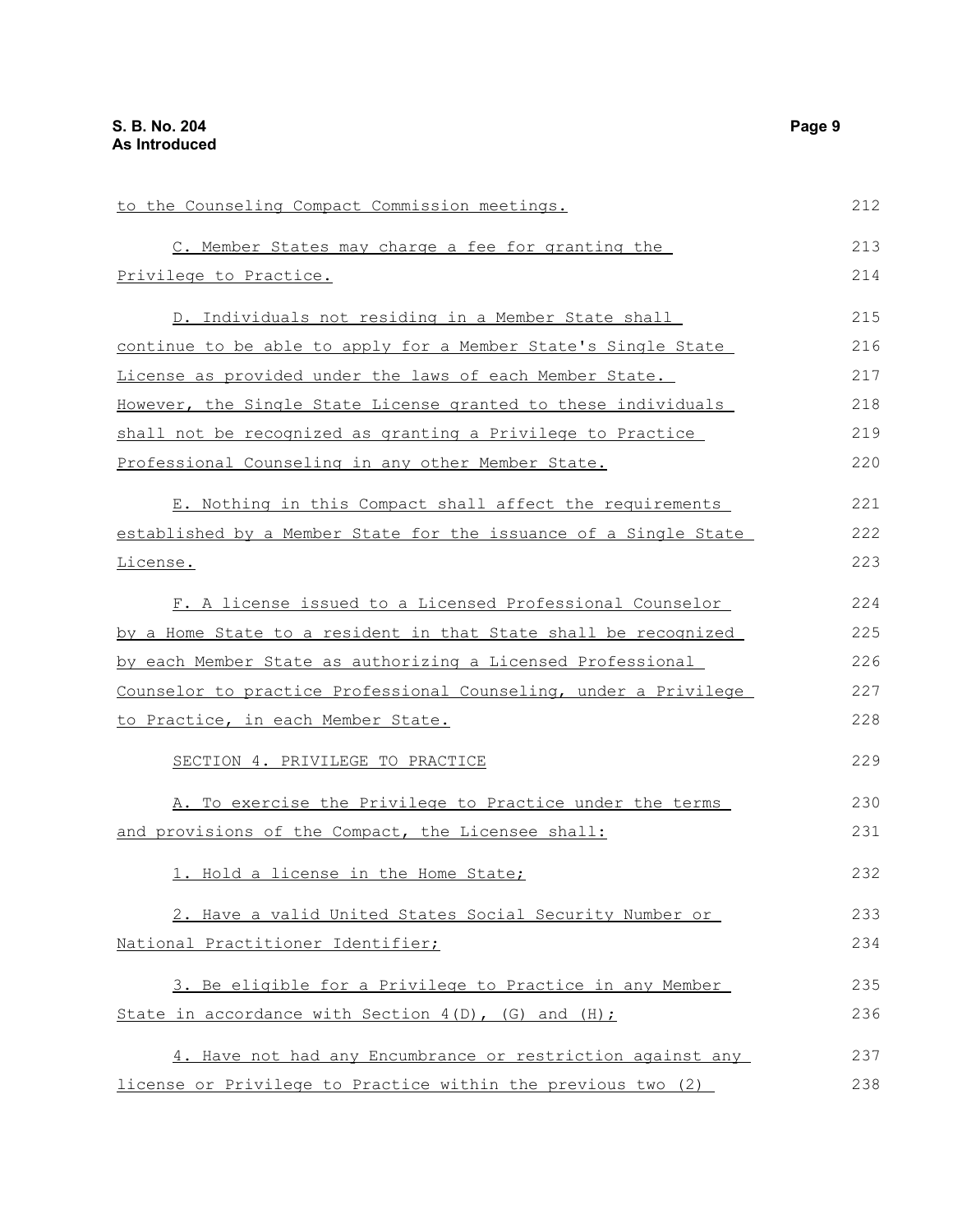years; 5. Notify the Commission that the Licensee is seeking the Privilege to Practice within a Remote State(s); 6. Pay any applicable fees, including any State fee, for the Privilege to Practice; 7. Meet any Continuing Competence/Education requirements established by the Home State; 8. Meet any Jurisprudence Requirements established by the Remote State(s) in which the Licensee is seeking a Privilege to Practice; and 9. Report to the Commission any Adverse Action, Encumbrance, or restriction on license taken by any non-Member State within 30 days from the date the action is taken. B. The Privilege to Practice is valid until the expiration date of the Home State license. The Licensee must comply with the requirements of Section 4(A) to maintain the Privilege to Practice in the Remote State. C. A Licensee providing Professional Counseling in a Remote State under the Privilege to Practice shall adhere to the laws and regulations of the Remote State. D. A Licensee providing Professional Counseling services in a Remote State is subject to that State's regulatory authority. A Remote State may, in accordance with due process and that State's laws, remove a Licensee's Privilege to Practice in the Remote State for a specific period of time, impose fines, and/or take any other necessary actions to protect the health and safety of its citizens. The Licensee may be ineligible for a Privilege to Practice in any Member State until the specific 239 240 241 242 243 244 245 246 247 248 249 250 251 252 253 254 255 256 257 258 259 260 261 262 263 264 265 266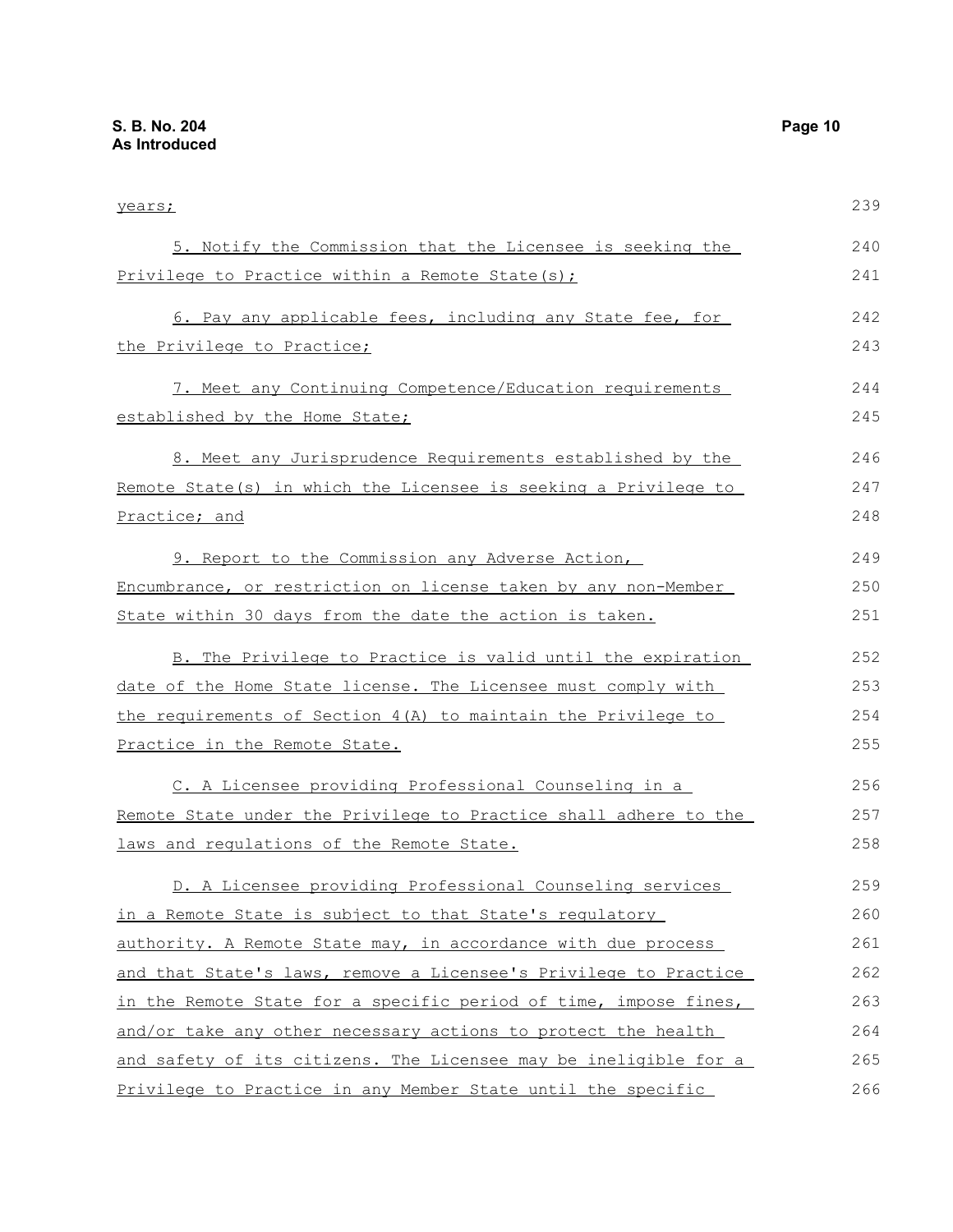| time for removal has passed and all fines are paid.            | 267 |
|----------------------------------------------------------------|-----|
| E. If a Home State license is encumbered, the Licensee         | 268 |
| shall lose the Privilege to Practice in any Remote State until | 269 |
| the following occur:                                           | 270 |
| 1. The Home State license is no longer encumbered; and         | 271 |
| 2. Have not had any Encumbrance or restriction against any     | 272 |
| license or Privilege to Practice within the previous two (2)   | 273 |
| years.                                                         | 274 |
| F. Once an Encumbered License in the Home State is             | 275 |
| restored to good standing, the Licensee must meet the          | 276 |
| requirements of Section 4(A) to obtain a Privilege to Practice | 277 |
| in any Remote State.                                           | 278 |
| G. If a Licensee's Privilege to Practice in any Remote         | 279 |
| State is removed, the individual may lose the Privilege to     | 280 |
| Practice in all other Remote States until the following occur: | 281 |
| 1. The specific period of time for which the Privilege to      | 282 |
| Practice was removed has ended;                                | 283 |
| 2. All fines have been paid; and                               | 284 |
| 3. Have not had any Encumbrance or restriction against any     | 285 |
| license or Privilege to Practice within the previous two (2)   | 286 |
| years.                                                         | 287 |
| H. Once the requirements of Section 4(G) have been met,        | 288 |
| the Licensee must meet the requirements in Section 4(A) to     | 289 |
| obtain a Privilege to Practice in a Remote State.              | 290 |
| SECTION 5: OBTAINING A NEW HOME STATE LICENSE BASED ON A       | 291 |
| PRIVILEGE TO PRACTICE                                          | 292 |
| A. A Licensed Professional Counselor may hold a Home State     | 293 |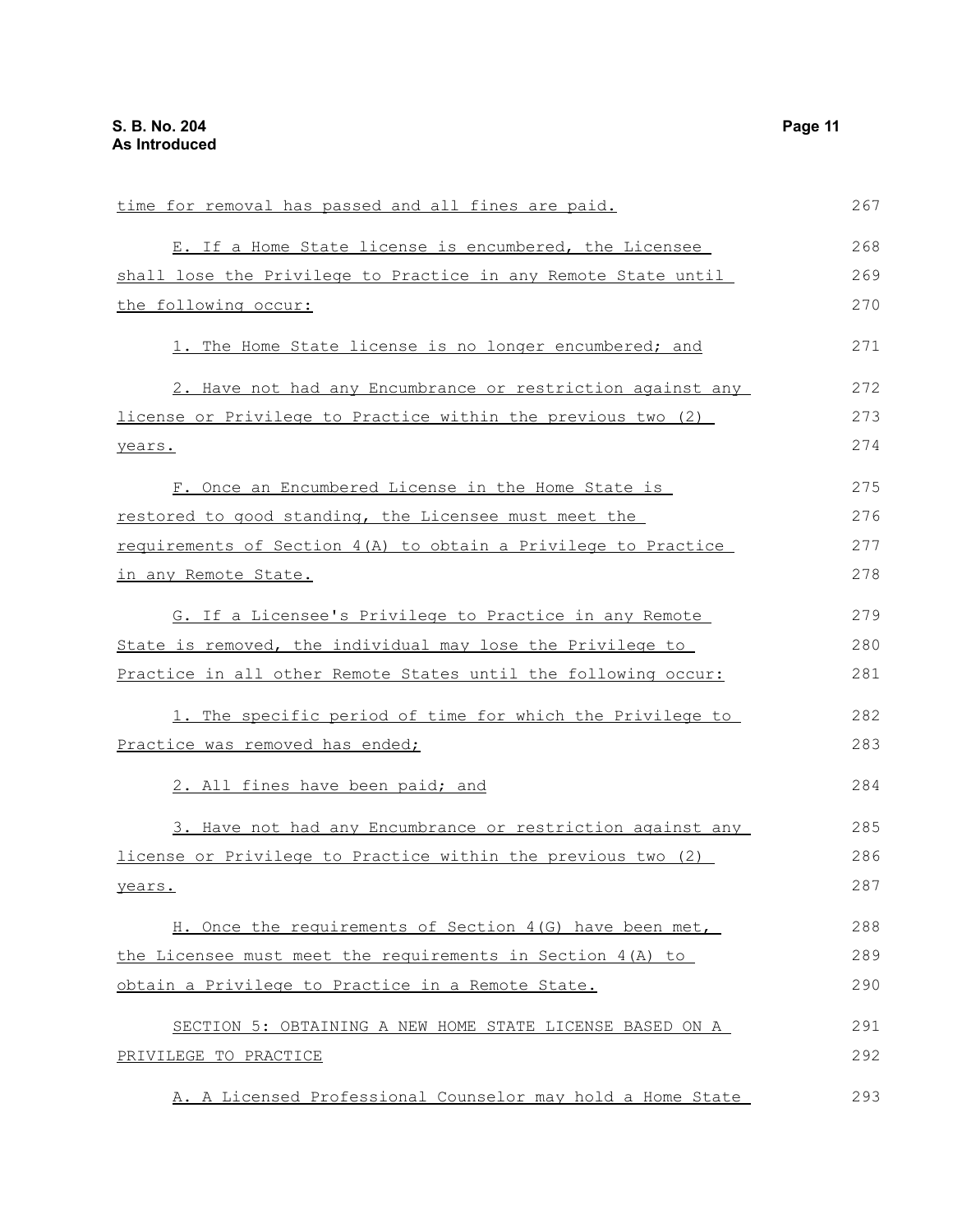| license, which allows for a Privilege to Practice in other       | 294 |
|------------------------------------------------------------------|-----|
| Member States, in only one Member State at a time.               | 295 |
| B. If a Licensed Professional Counselor changes primary          | 296 |
| State of residence by moving between two Member States:          | 297 |
|                                                                  |     |
| 1. The Licensed Professional Counselor shall file an             | 298 |
| application for obtaining a new Home State license based on a    | 299 |
| Privilege to Practice, pay all applicable fees, and notify the   | 300 |
| current and new Home State in accordance with applicable Rules   | 301 |
| adopted by the Commission.                                       | 302 |
| 2. Upon receipt of an application for obtaining a new Home       | 303 |
| State license by virtue of a Privilege to Practice, the new Home | 304 |
| State shall verify that the Licensed Professional Counselor      | 305 |
| meets the pertinent criteria outlined in Section 4 via the Data  | 306 |
|                                                                  |     |
| System, without need for primary source verification except for: | 307 |
| a. a Federal Bureau of Investigation fingerprint based           | 308 |
| criminal background check if not previously performed or updated | 309 |
| pursuant to applicable rules adopted by the Commission in        | 310 |
| accordance with Public Law 92-544;                               | 311 |
| b. other criminal background check as required by the new        | 312 |
|                                                                  |     |
| Home State; and                                                  | 313 |
| c. completion of any requisite Jurisprudence Requirements        | 314 |
| of the new Home State.                                           | 315 |
| 3. The former Home State shall convert the former Home           | 316 |
| State license into a Privilege to Practice once the new Home     | 317 |
| State has activated the new Home State license in accordance     | 318 |
| with applicable Rules adopted by the Commission.                 | 319 |
|                                                                  |     |
| 4. Notwithstanding any other provision of this Compact, if       | 320 |
| the Licensed Professional Counselor cannot meet the criteria in  | 321 |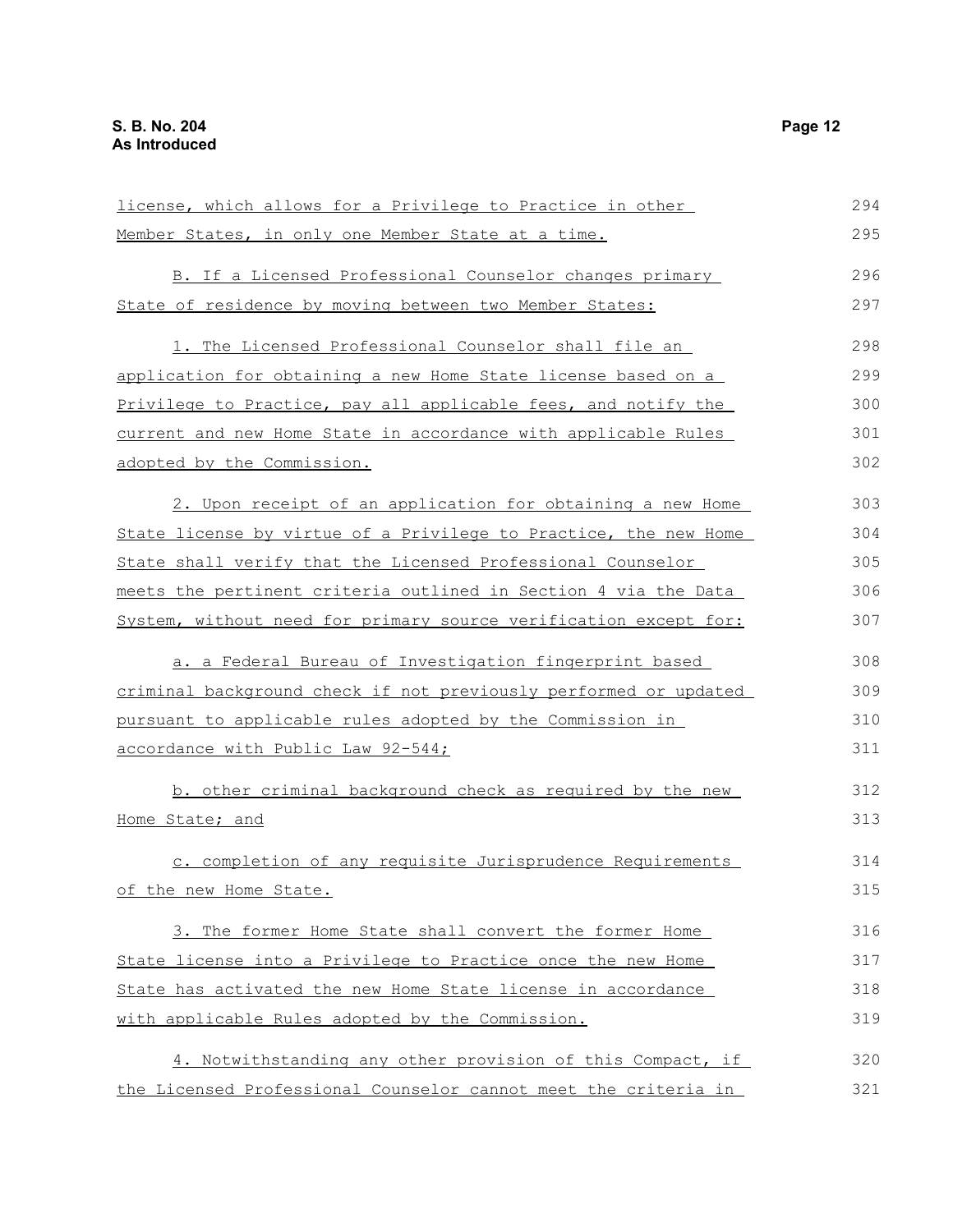| Section 4, the new Home State may apply its requirements for     | 322 |
|------------------------------------------------------------------|-----|
| issuing a new Single State License.                              | 323 |
| 5. The Licensed Professional Counselor shall pay all             | 324 |
| applicable fees to the new Home State in order to be issued a    | 325 |
| new Home State license.                                          | 326 |
| C. If a Licensed Professional Counselor changes Primary          | 327 |
| State of Residence by moving from a Member State to a non-Member | 328 |
| State, or from a non-Member State to a Member State, the State   | 329 |
| criteria shall apply for issuance of a Single State License in   | 330 |
| the new State.                                                   | 331 |
| D. Nothing in this Compact shall interfere with a                | 332 |
| Licensee's ability to hold a Single State License in multiple    | 333 |
| States, however for the purposes of this Compact, a Licensee     | 334 |
| shall have only one Home State license.                          | 335 |
| E. Nothing in this Compact shall affect the requirements         | 336 |
| established by a Member State for the issuance of a Single State | 337 |
| License.                                                         | 338 |
| SECTION 6. ACTIVE DUTY MILITARY PERSONNEL OR THEIR SPOUSES       | 339 |
| Active Duty Military personnel, or their spouse, shall           | 340 |
| designate a Home State where the individual has a current        | 341 |
| license in good standing. The individual may retain the Home     | 342 |
| State designation during the period the service member is on     | 343 |
| active duty. Subsequent to designating a Home State, the         | 344 |
| individual shall only change their Home State through            | 345 |
| application for licensure in the new State, or through the       | 346 |
| process outlined in Section 5.                                   | 347 |
| SECTION 7. COMPACT PRIVILEGE TO PRACTICE TELEHEALTH              | 348 |
| A. Member States shall recognize the right of a Licensed         | 349 |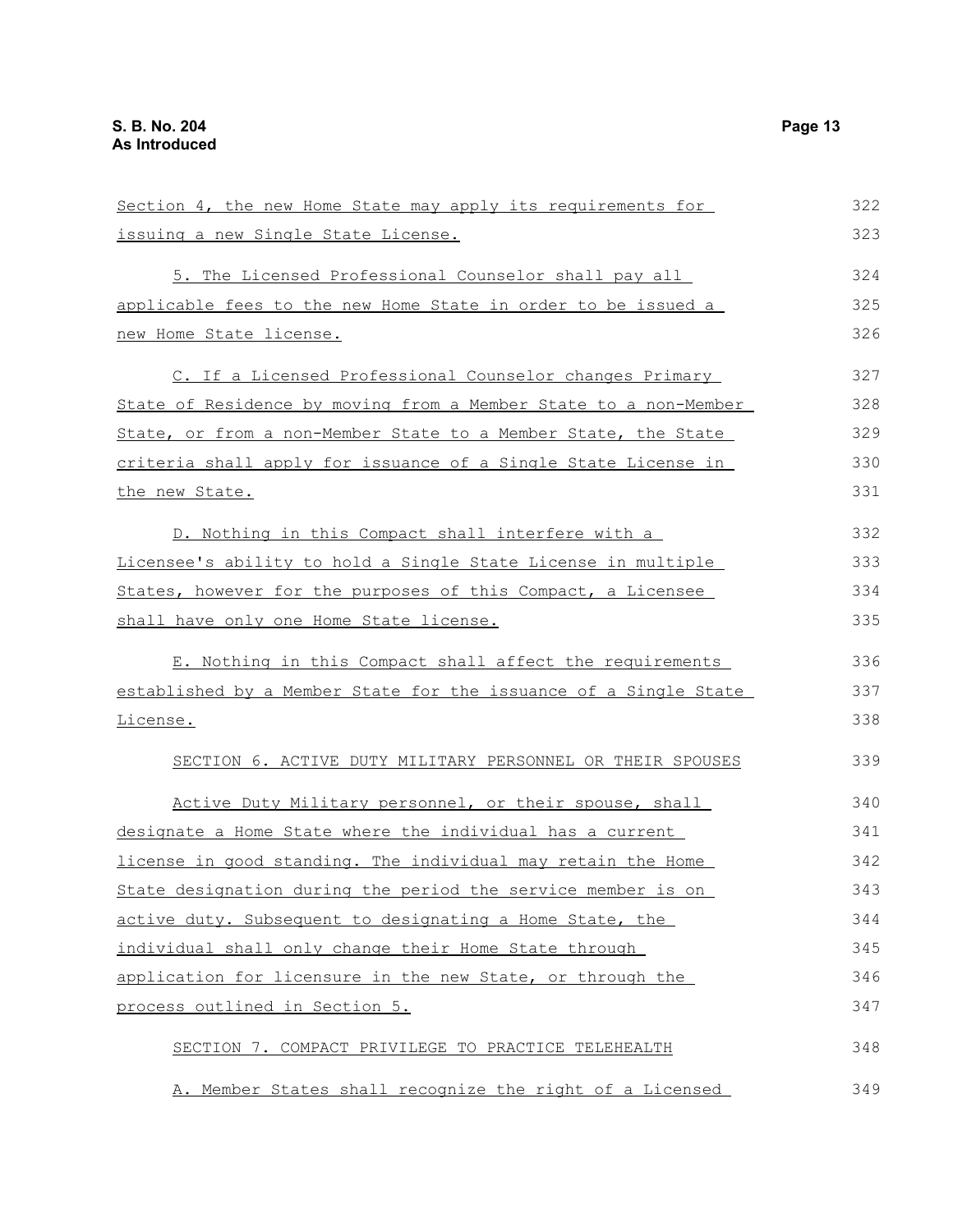| Professional Counselor, licensed by a Home State in accordance     | 350 |
|--------------------------------------------------------------------|-----|
| with Section 3 and under Rules promulgated by the Commission, to   | 351 |
| practice Professional Counseling in any Member State via           | 352 |
| Telehealth under a Privilege to Practice as provided in the        | 353 |
| Compact and Rules promulgated by the Commission.                   | 354 |
| B. A Licensee providing Professional Counseling services           | 355 |
| in a Remote State under the Privilege to Practice shall adhere     | 356 |
| to the laws and regulations of the Remote State.                   | 357 |
| SECTION 8. ADVERSE ACTIONS                                         | 358 |
| A. In addition to the other powers conferred by State law,         | 359 |
| a Remote State shall have the authority, in accordance with        | 360 |
| existing State due process law, to:                                | 361 |
| 1. Take Adverse Action against a Licensed Professional             | 362 |
| Counselor's Privilege to Practice within that Member State, and    | 363 |
| 2. Issue subpoenas for both hearings and investigations            | 364 |
| that require the attendance and testimony of witnesses as well     | 365 |
| as the production of evidence. Subpoenas issued by a Licensing     | 366 |
| <u>Board in a Member State for the attendance and testimony of</u> | 367 |
| witnesses or the production of evidence from another Member        | 368 |
| State shall be enforced in the latter State by any court of        | 369 |
| competent jurisdiction, according to the practice and procedure    | 370 |
| of that court applicable to subpoenas issued in proceedings        | 371 |
| pending before it. The issuing authority shall pay any witness     | 372 |
| fees, travel expenses, mileage, and other fees required by the     | 373 |
| service statutes of the State in which the witnesses or evidence   | 374 |
| are located.                                                       | 375 |
| 3. Only the Home State shall have the power to take                | 376 |
| Adverse Action against a Licensed Professional Counselor's         | 377 |
| license issued by the Home State.                                  | 378 |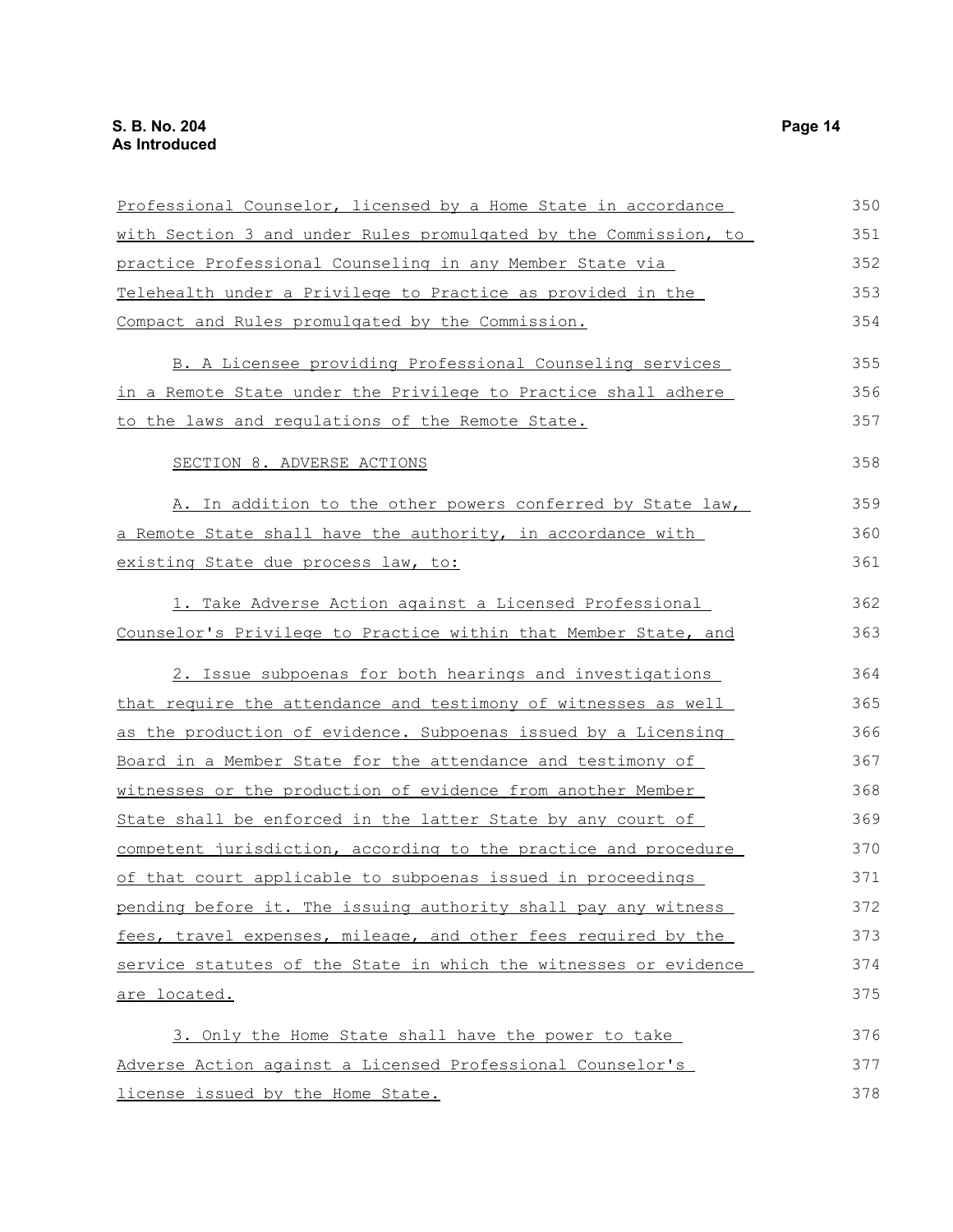| B. For purposes of taking Adverse Action, the Home State         | 379 |
|------------------------------------------------------------------|-----|
| shall give the same priority and effect to reported conduct      | 380 |
| received from a Member State as it would if the conduct had      | 381 |
| occurred within the Home State. In so doing, the Home State      | 382 |
| shall apply its own State laws to determine appropriate action.  | 383 |
| C. The Home State shall complete any pending                     | 384 |
| investigations of a Licensed Professional Counselor who changes  | 385 |
| primary State of residence during the course of the              | 386 |
| investigations. The Home State shall also have the authority to  | 387 |
| take appropriate action (s) and shall promptly report the        | 388 |
| conclusions of the investigations to the administrator of the    | 389 |
| Data System. The administrator of the coordinated licensure      | 390 |
| information system shall promptly notify the new Home State of   | 391 |
| any Adverse Actions.                                             | 392 |
| D. A Member State, if otherwise permitted by State law,          | 393 |
| may recover from the affected Licensed Professional Counselor    | 394 |
| the costs of investigations and dispositions of cases resulting  | 395 |
| from any Adverse Action taken against that Licensed Professional | 396 |
| Counselor.                                                       | 397 |
| E. A Member State may take Adverse Action based on the           | 398 |
| factual findings of the Remote State, provided that the Member   | 399 |
| State follows its own procedures for taking the Adverse Action.  | 400 |
| F. Joint Investigations:                                         | 401 |
| 1. In addition to the authority granted to a Member State        | 402 |
| by its respective Professional Counseling practice act or other  | 403 |
| applicable State law, any Member State may participate with      | 404 |
| other Member States in joint investigations of Licensees.        | 405 |
| 2. Member States shall share any investigative,                  | 406 |
| litigation, or compliance materials in furtherance of any joint  | 407 |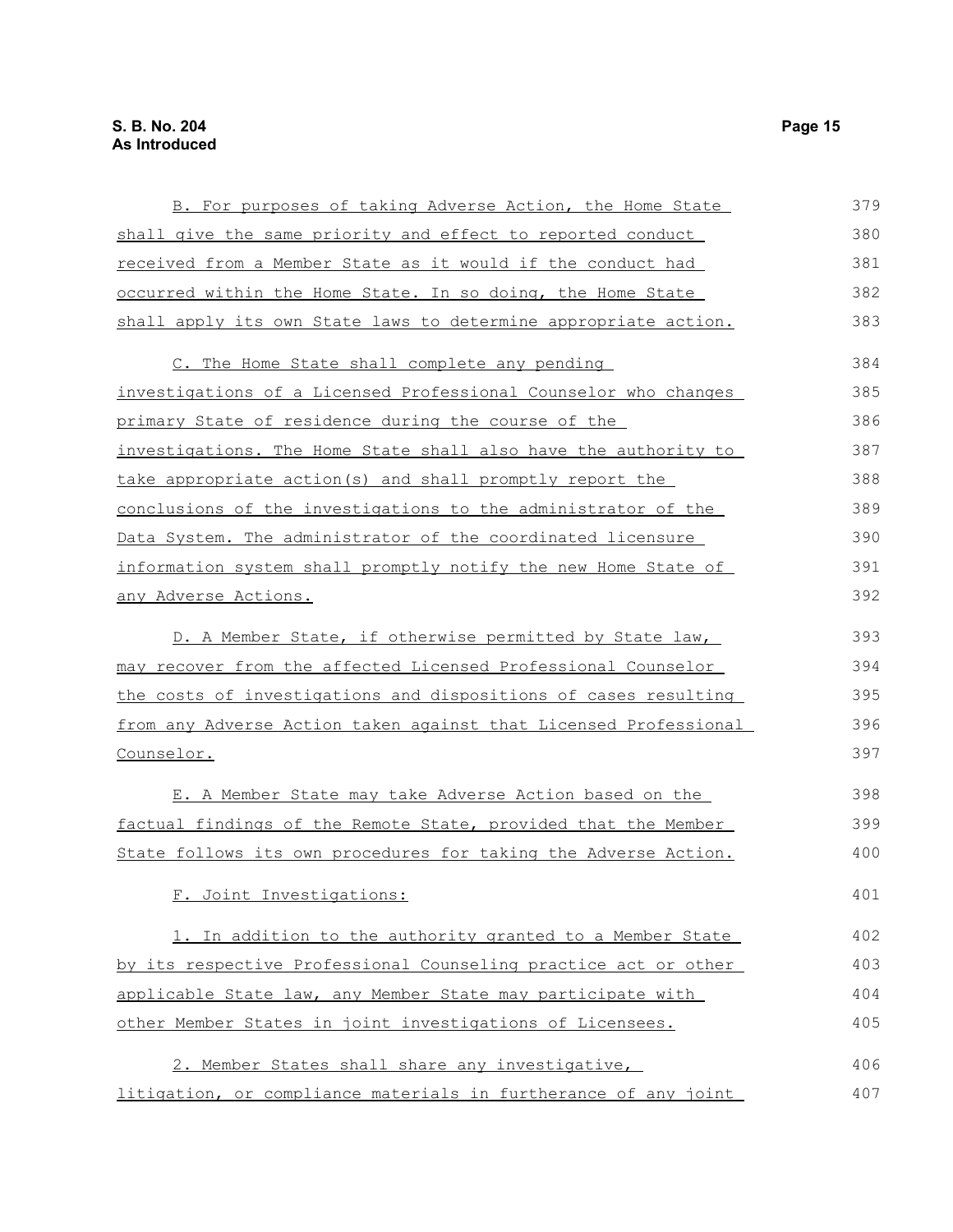| or individual investigation initiated under the Compact.         | 408 |
|------------------------------------------------------------------|-----|
| G. If Adverse Action is taken by the Home State against          | 409 |
| the license of a Licensed Professional Counselor, the Licensed   | 410 |
| Professional Counselor's Privilege to Practice in all other      | 411 |
| Member States shall be deactivated until all Encumbrances have   | 412 |
| been removed from the State license. All Home State disciplinary | 413 |
| orders that impose Adverse Action against the license of a       | 414 |
| Licensed Professional Counselor shall include a Statement that   | 415 |
| the Licensed Professional Counselor's Privilege to Practice is   | 416 |
| deactivated in all Member States during the pendency of the      | 417 |
| order.                                                           | 418 |
| H. If a Member State takes Adverse Action, it shall              | 419 |
| promptly notify the administrator of the Data System. The        | 420 |
| administrator of the Data System shall promptly notify the Home  | 421 |
| State of any Adverse Actions by Remote States.                   | 422 |
| I. Nothing in this Compact shall override a Member State's       | 423 |
| decision that participation in an Alternative Program may be     | 424 |
| used in lieu of Adverse Action.                                  | 425 |
| SECTION 9. ESTABLISHMENT OF COUNSELING COMPACT COMMISSION        | 426 |
| A. The Compact Member States hereby create and establish a       | 427 |
| joint public agency known as the Counseling Compact Commission:  | 428 |
| The Commission is an instrumentality of the Compact<br><u>1.</u> | 429 |
| States.                                                          | 430 |
| 2. Venue is proper and judicial proceedings by or against        | 431 |
| the Commission shall be brought solely and exclusively in a      | 432 |
| court of competent jurisdiction where the principal office of    | 433 |
| the Commission is located. The Commission may waive venue and    | 434 |
| jurisdictional defenses to the extent it adopts or consents to   | 435 |
| participate in alternative dispute resolution proceedings.       | 436 |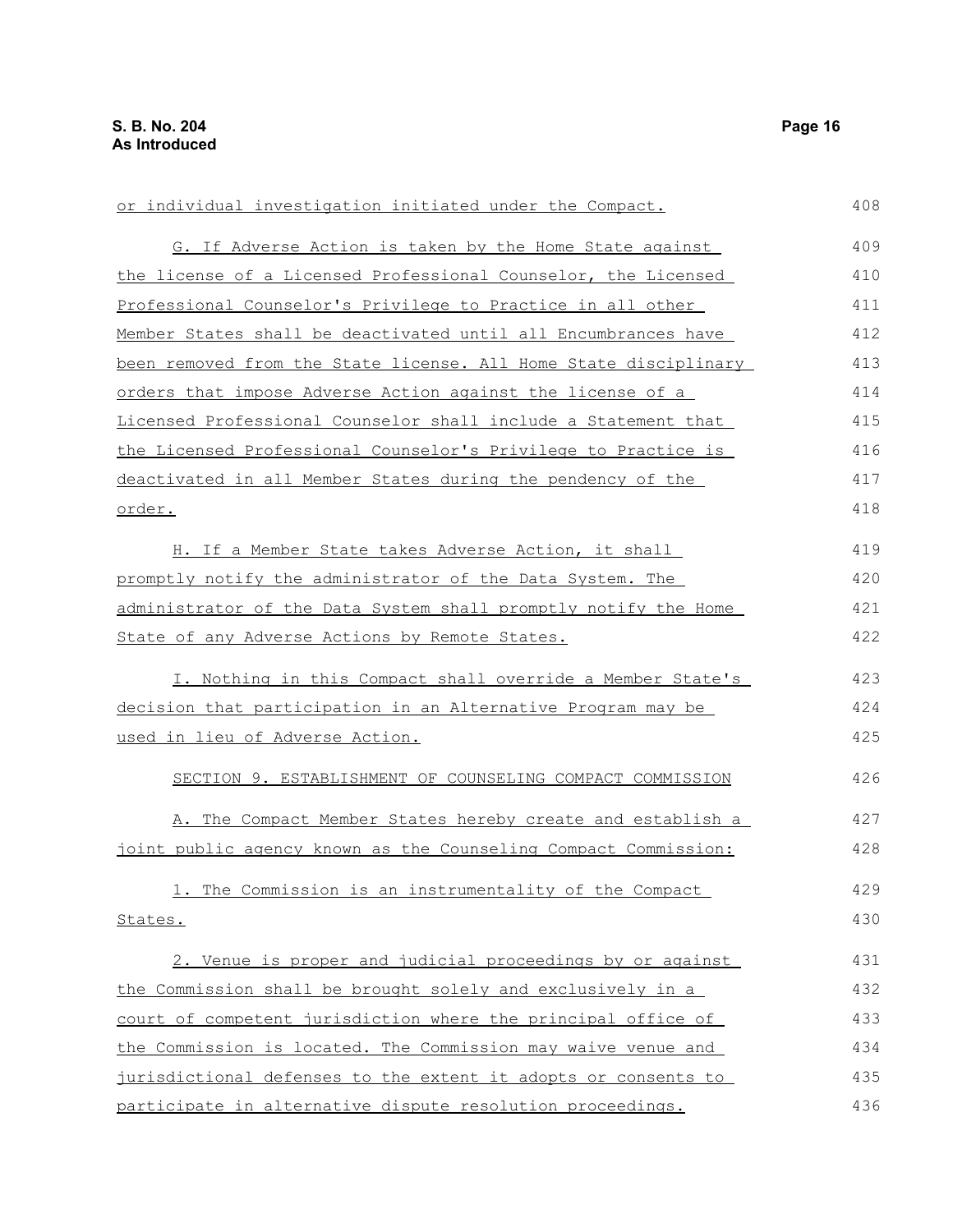| 3. Nothing in this Compact shall be construed to be a            | 437 |
|------------------------------------------------------------------|-----|
| <u>waiver of sovereign immunity.</u>                             | 438 |
| B. Membership, Voting, and Meetings                              | 439 |
| 1. Each Member State shall have and be limited to one (1)        | 440 |
| delegate selected by that Member State's Licensing Board.        | 441 |
| 2. The delegate shall be either:                                 | 442 |
| a. A current member of the Licensing Board at the time of        | 443 |
| appointment, who is a Licensed Professional Counselor or public  | 444 |
| <u>member; or</u>                                                | 445 |
| b. An administrator of the Licensing Board.                      | 446 |
| 3. Any delegate may be removed or suspended from office as       | 447 |
| provided by the law of the State from which the delegate is      | 448 |
| <u>appointed.</u>                                                | 449 |
| 4. The Member State Licensing Board shall fill any vacancy       | 450 |
| occurring on the Commission within 60 days.                      | 451 |
| 5. Each delegate shall be entitled to one (1) vote with          | 452 |
| regard to the promulgation of Rules and creation of bylaws and   | 453 |
| shall otherwise have an opportunity to participate in the        | 454 |
| <u>business and affairs of the Commission.</u>                   | 455 |
| 6. A delegate shall vote in person or by such other means        | 456 |
| as provided in the bylaws. The bylaws may provide for delegates' | 457 |
| participation in meetings by telephone or other means of         | 458 |
| communication.                                                   | 459 |
| 7. The Commission shall meet at least once during each           | 460 |
| calendar year. Additional meetings shall be held as set forth in | 461 |
| the bylaws.                                                      | 462 |
| 8. The Commission shall by Rule establish a term of office       | 463 |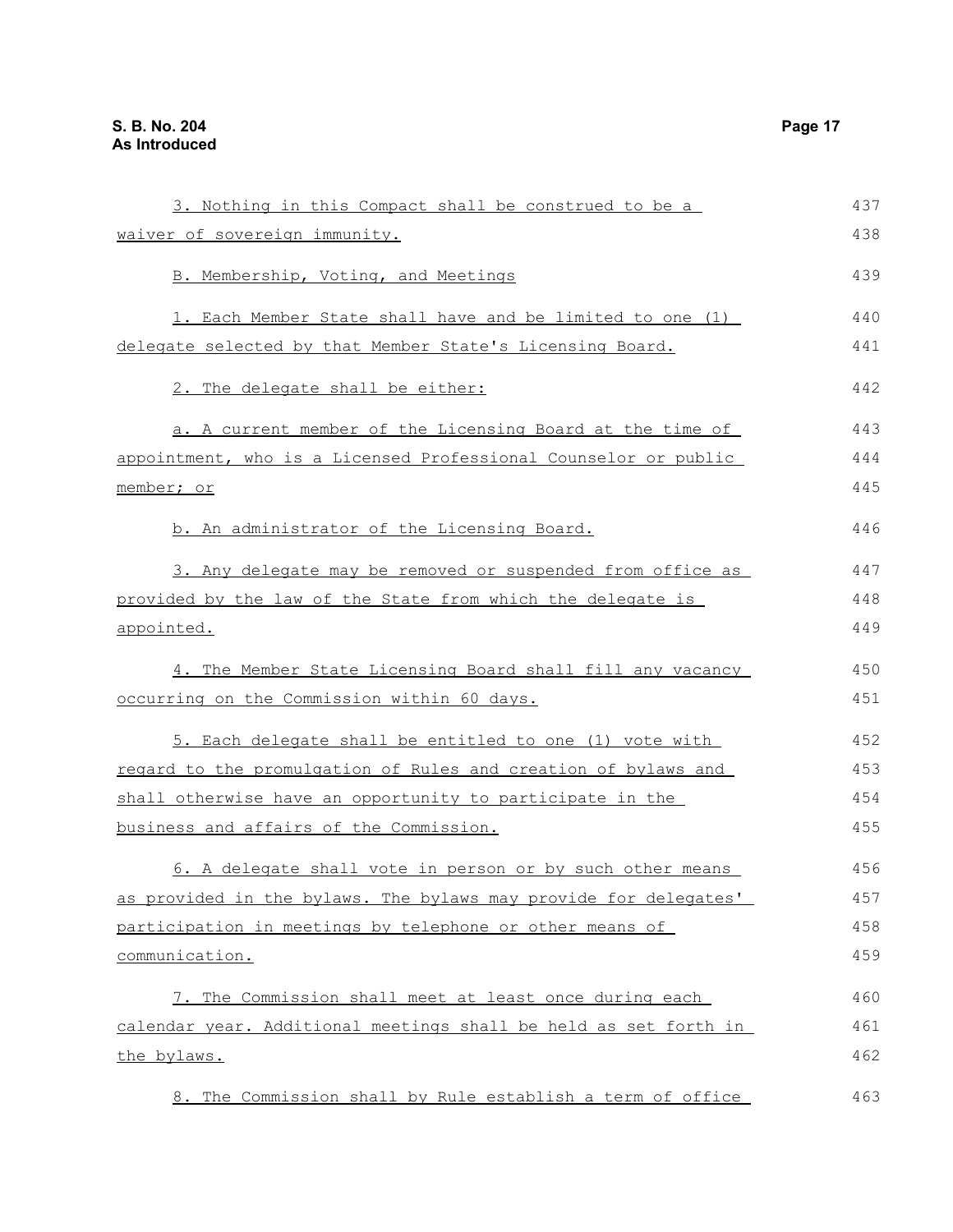| for delegates and may by Rule establish term limits.             | 464 |
|------------------------------------------------------------------|-----|
| C. The Commission shall have the following powers and            | 465 |
| duties:                                                          | 466 |
| 1. Establish the fiscal year of the Commission;                  | 467 |
| 2. Establish bylaws;                                             | 468 |
| 3. Maintain its financial records in accordance with the         | 469 |
| bylaws;                                                          | 470 |
| 4. Meet and take such actions as are consistent with the         | 471 |
| provisions of this Compact and the bylaws;                       | 472 |
| 5. Promulgate Rules which shall be binding to the extent         | 473 |
| and in the manner provided for in the Compact;                   | 474 |
| 6. Bring and prosecute legal proceedings or actions in the       | 475 |
| name of the Commission, provided that the standing of any State  | 476 |
| Licensing Board to sue or be sued under applicable law shall not | 477 |
| be affected;                                                     | 478 |
| 7. Purchase and maintain insurance and bonds;                    | 479 |
| 8. Borrow, accept, or contract for services of personnel,        | 480 |
| including, but not limited to, employees of a Member State;      | 481 |
| 9. Hire employees, elect or appoint officers, fix                | 482 |
| compensation, define duties, grant such individuals appropriate  | 483 |
| authority to carry out the purposes of the Compact, and          | 484 |
| establish the Commission's personnel policies and programs       | 485 |
| relating to conflicts of interest, qualifications of personnel,  | 486 |
| and other related personnel matters;                             | 487 |
| 10. Accept any and all appropriate donations and grants of       | 488 |
| money, equipment, supplies, materials, and services, and to      | 489 |
| receive, utilize, and dispose of the same; provided that at all  | 490 |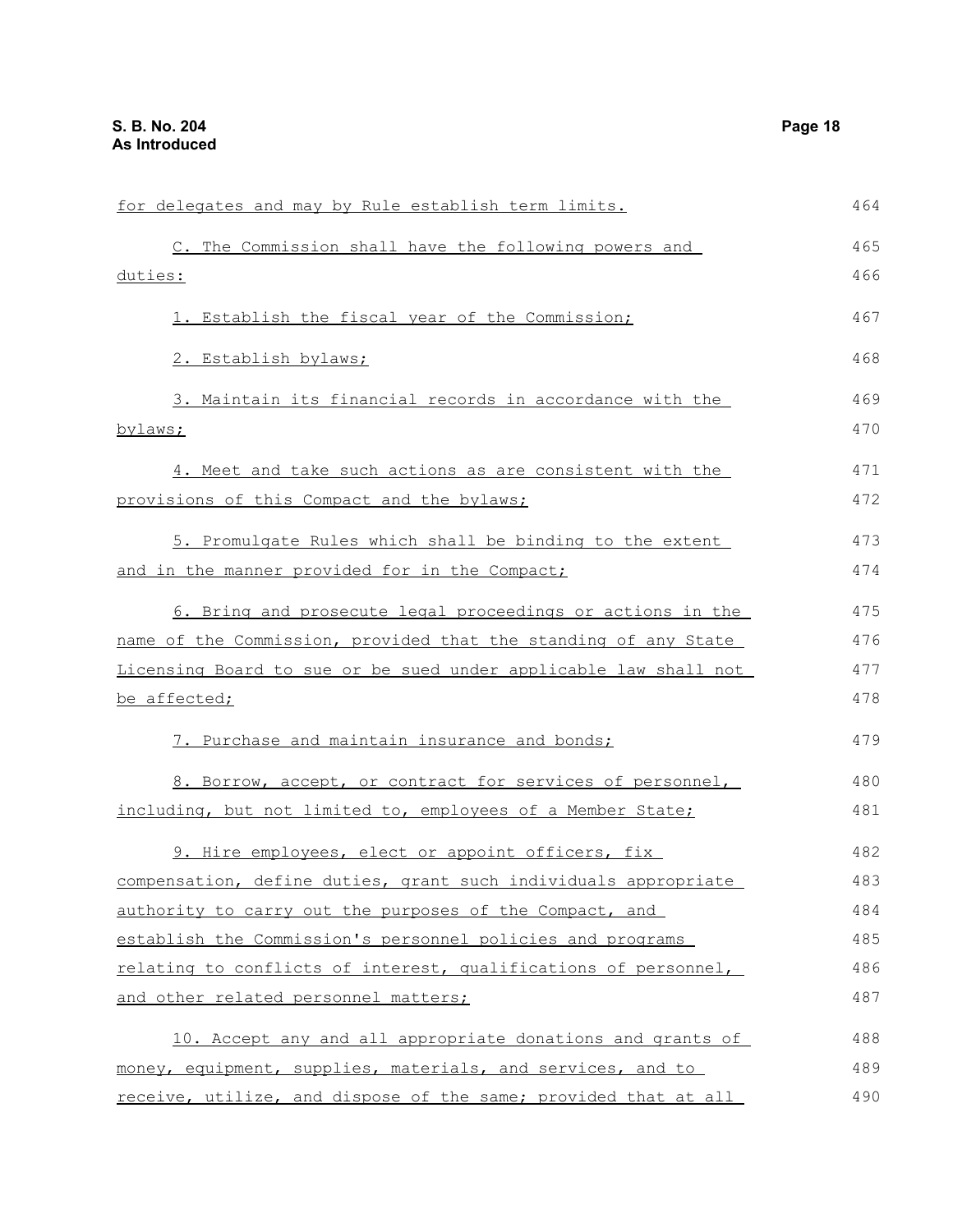| times the Commission shall avoid any appearance of impropriety   | 491 |
|------------------------------------------------------------------|-----|
| and/or conflict of interest;                                     | 492 |
| 11. Lease, purchase, accept appropriate gifts or donations       | 493 |
| of, or otherwise to own, hold, improve or use, any property,     | 494 |
| real, personal or mixed; provided that at all times the          | 495 |
| Commission shall avoid any appearance of impropriety;            | 496 |
| 12. Sell convey, mortgage, pledge, lease, exchange,              | 497 |
| abandon, or otherwise dispose of any property real, personal, or | 498 |
| mixed;                                                           | 499 |
| 13. Establish a budget and make expenditures;                    | 500 |
| 14. Borrow money;                                                | 501 |
| 15. Appoint committees, including standing committees            | 502 |
| composed of members, State requlators, State legislators or      | 503 |
| their representatives, and consumer representatives, and such    | 504 |
| other interested persons as may be designated in this Compact    | 505 |
| and the bylaws;                                                  | 506 |
| 16. Provide and receive information from, and cooperate          | 507 |
| with, law enforcement agencies;                                  | 508 |
| 17. Establish and elect an Executive Committee; and              | 509 |
| 18. Perform such other functions as may be necessary or          | 510 |
| appropriate to achieve the purposes of this Compact consistent   | 511 |
| with the State regulation of Professional Counseling licensure   | 512 |
| <u>and practice.</u>                                             | 513 |
| D. The Executive Committee                                       | 514 |
| 1. The Executive Committee shall have the power to act on        | 515 |
| behalf of the Commission according to the terms of this Compact. | 516 |
| 2. The Executive Committee shall be composed of up to            | 517 |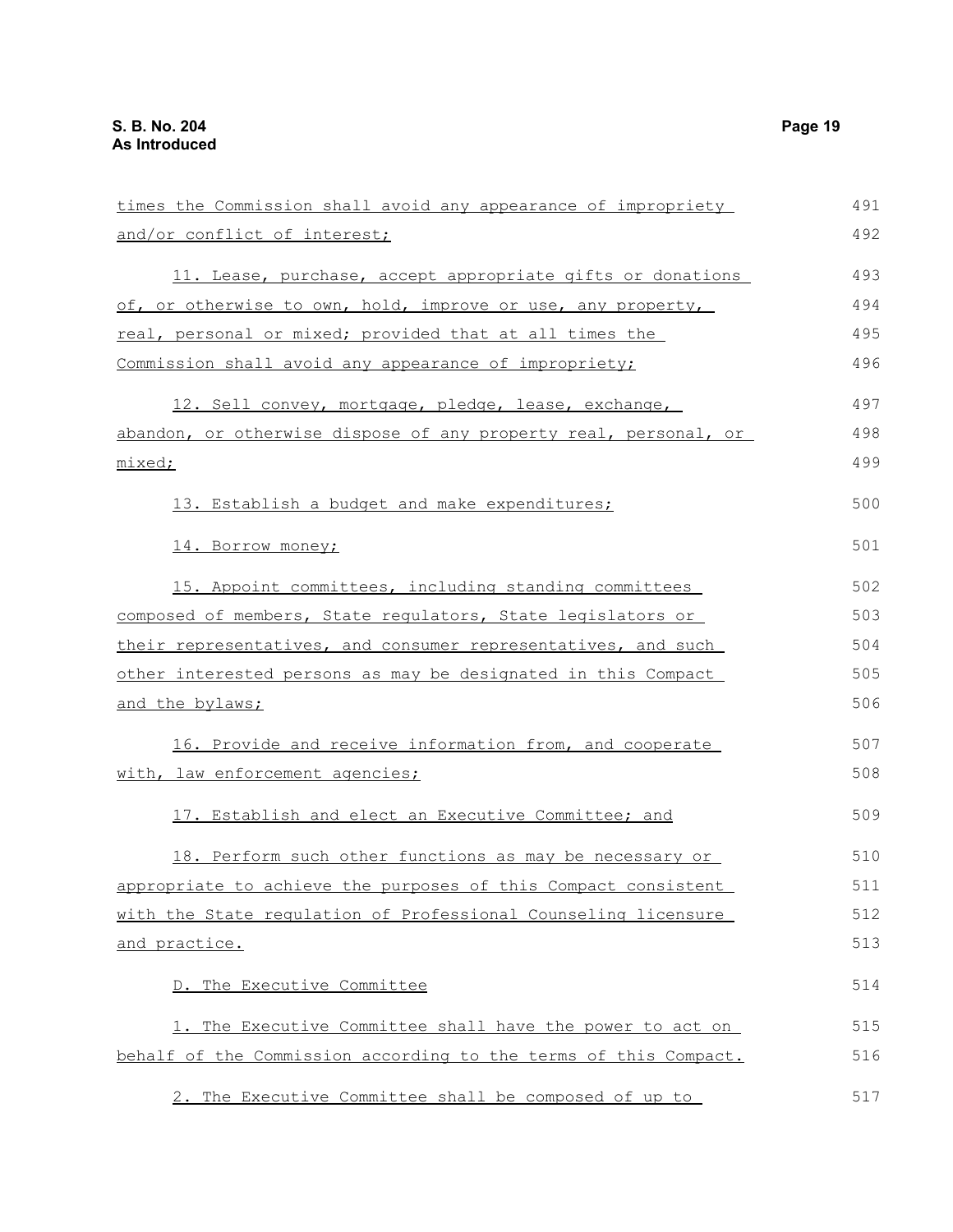| eleven (11) members:                                            | 518 |
|-----------------------------------------------------------------|-----|
| a. Seven voting members who are elected by the Commission       | 519 |
| from the current membership of the Commission; and              | 520 |
| b. Up to four (4) ex-officio, nonvoting members from four       | 521 |
| (4) recognized national professional counselor organizations.   | 522 |
| c. The ex-officio members will be selected by their             | 523 |
| respective organizations.                                       | 524 |
| 3. The Commission may remove any member of the Executive        | 525 |
| Committee as provided in bylaws.                                | 526 |
| 4. The Executive Committee shall meet at least annually.        | 527 |
| 5. The Executive Committee shall have the following duties      | 528 |
| <u>and responsibilities:</u>                                    | 529 |
| a. Recommend to the entire Commission changes to the Rules      | 530 |
| or bylaws, changes to this Compact legislation, fees paid by    | 531 |
| Compact Member States such as annual dues, and any Commission   | 532 |
| Compact fee charged to Licensees for the Privilege to Practice; | 533 |
| b. Ensure Compact administration services are                   | 534 |
| appropriately provided, contractual or otherwise;               | 535 |
| c. Prepare and recommend the budget;                            | 536 |
| d. Maintain financial records on behalf of the Commission;      | 537 |
| e. Monitor Compact compliance of Member States and provide      | 538 |
| compliance reports to the Commission;                           | 539 |
| f. Establish additional committees as necessary; and            | 540 |
| g. Other duties as provided in Rules or bylaws.                 | 541 |
| E. Meetings of the Commission                                   | 542 |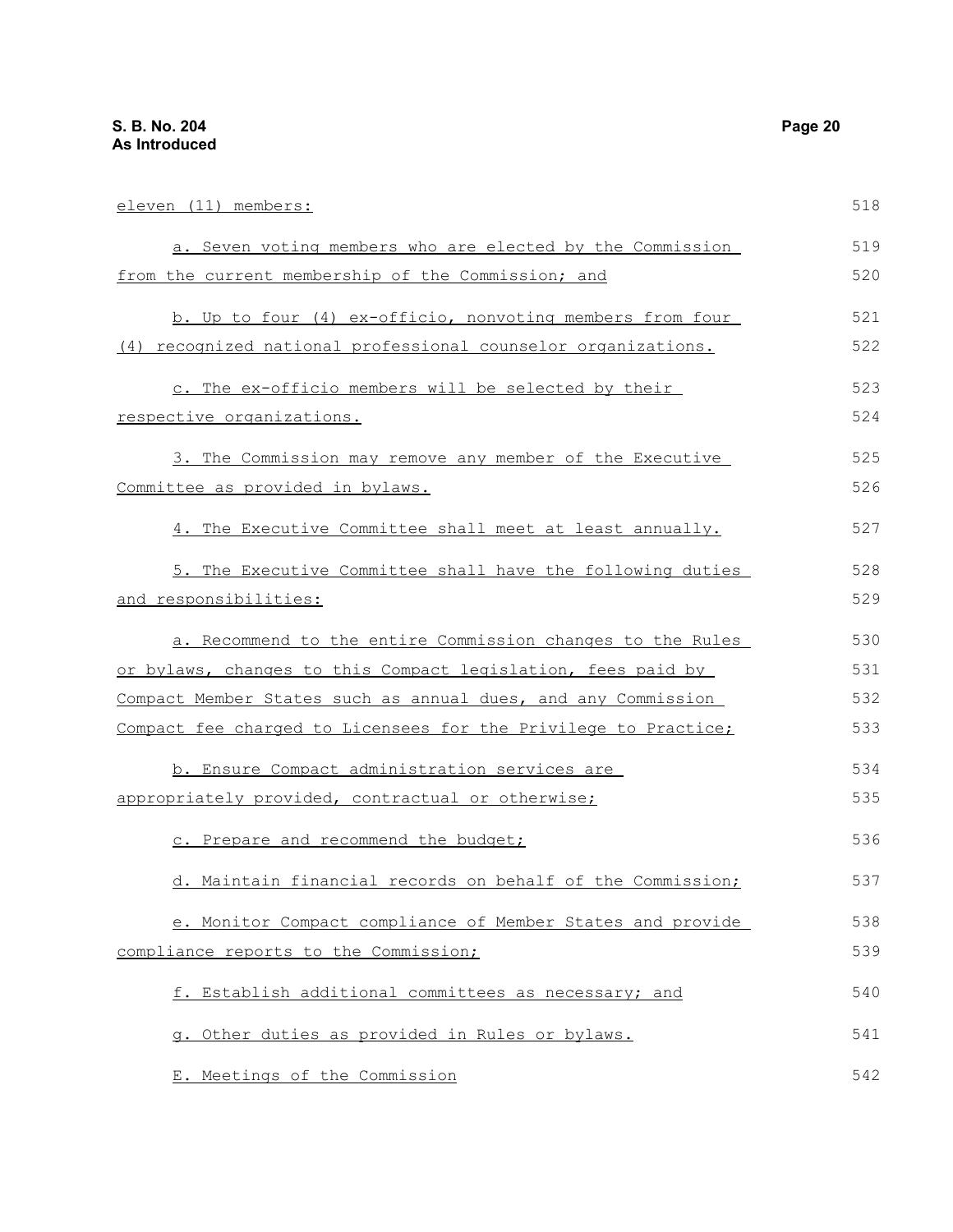| 1. All meetings shall be open to the public, and public          | 543 |
|------------------------------------------------------------------|-----|
| notice of meetings shall be given in the same manner as required | 544 |
| under the Rulemaking provisions in Section 11.                   | 545 |
| 2. The Commission or the Executive Committee or other            | 546 |
| committees of the Commission may convene in a closed, non-public | 547 |
| meeting if the Commission or Executive Committee or other        | 548 |
| committees of the Commission must discuss:                       | 549 |
| a. Non-compliance of a Member State with its obligations         | 550 |
| under the Compact;                                               | 551 |
| b. The employment, compensation, discipline or other             | 552 |
| matters, practices or procedures related to specific employees   | 553 |
| or other matters related to the Commissions internal personnel   | 554 |
| practices and procedures;                                        | 555 |
| c. Current, threatened, or reasonably anticipated                | 556 |
| litigation;                                                      | 557 |
| d. Negotiation of contracts for the purchase, lease, or          | 558 |
| sale of goods, services, or real estate;                         | 559 |
| e. Accusing any person of a crime or formally censuring          | 560 |
| any person;                                                      | 561 |
| f. Disclosure of trade secrets or commercial or financial        | 562 |
| information that is privileged or confidential;                  | 563 |
| q. Disclosure of information of a personal nature where          | 564 |
| disclosure would constitute a clearly unwarranted invasion of    | 565 |
| personal privacy;                                                | 566 |
| h. Disclosure of investigative records compiled for law          | 567 |
| enforcement purposes;                                            | 568 |
| i. Disclosure of information related to any investigative        | 569 |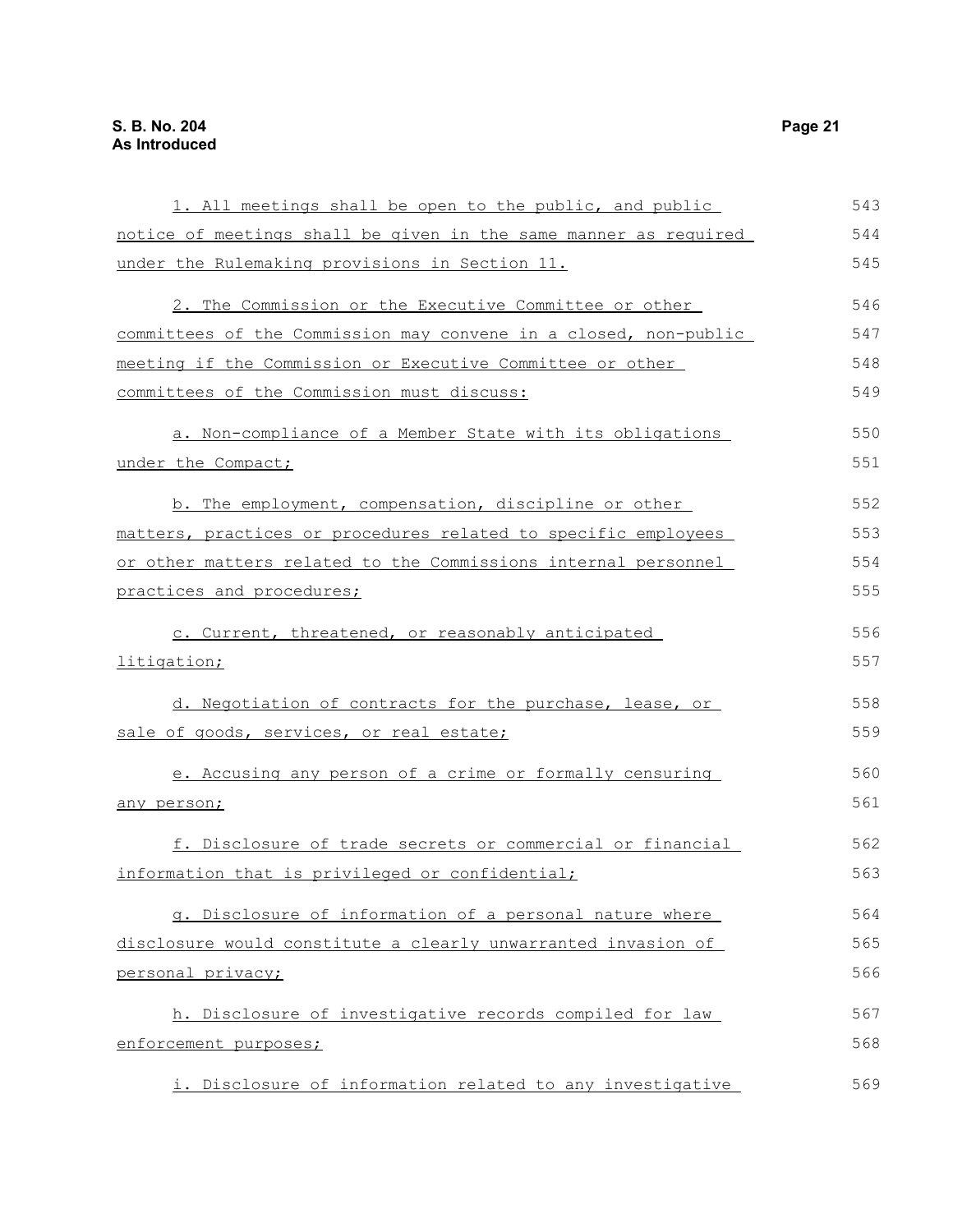| reports prepared by or on behalf of or for use of the Commission | 570 |
|------------------------------------------------------------------|-----|
| or other committee charged with responsibility of investigation  | 571 |
| or determination of compliance issues pursuant to the Compact;   | 572 |
| or                                                               | 573 |
| j. Matters specifically exempted from disclosure by              | 574 |
| federal or Member State statute.                                 | 575 |
| 3. If a meeting, or portion of a meeting, is closed              | 576 |
| pursuant to this provision, the Commissions legal counsel or     | 577 |
| designee shall certify that the meeting may be closed and shall  | 578 |
| reference each relevant exempting provision.                     | 579 |
| 4. The Commission shall keep minutes that fully and              | 580 |
| clearly describe all matters discussed in a meeting and shall    | 581 |
| provide a full and accurate summary of actions taken, and the    | 582 |
| reasons therefore, including a description of the views          | 583 |
| expressed. All documents considered in connection with an action | 584 |
| shall be identified in such minutes. All minutes and documents   | 585 |
| of a closed meeting shall remain under seal, subject to release  | 586 |
| by a majority vote of the Commission or order of a court of      | 587 |
| competent jurisdiction.                                          | 588 |
| F. Financing of the Commission                                   | 589 |
| 1. The Commission shall pay, or provide for the payment          | 590 |
| of, the reasonable expenses of its establishment, organization,  | 591 |
| and ongoing activities.                                          | 592 |
| 2. The Commission may accept any and all appropriate             | 593 |
| revenue sources, donations, and grants of money, equipment,      | 594 |
| supplies, materials, and services.                               | 595 |
| 3. The Commission may levy on and collect an annual              | 596 |
| assessment from each Member State or impose fees on other        | 597 |
| parties to cover the cost of the operations and activities of    | 598 |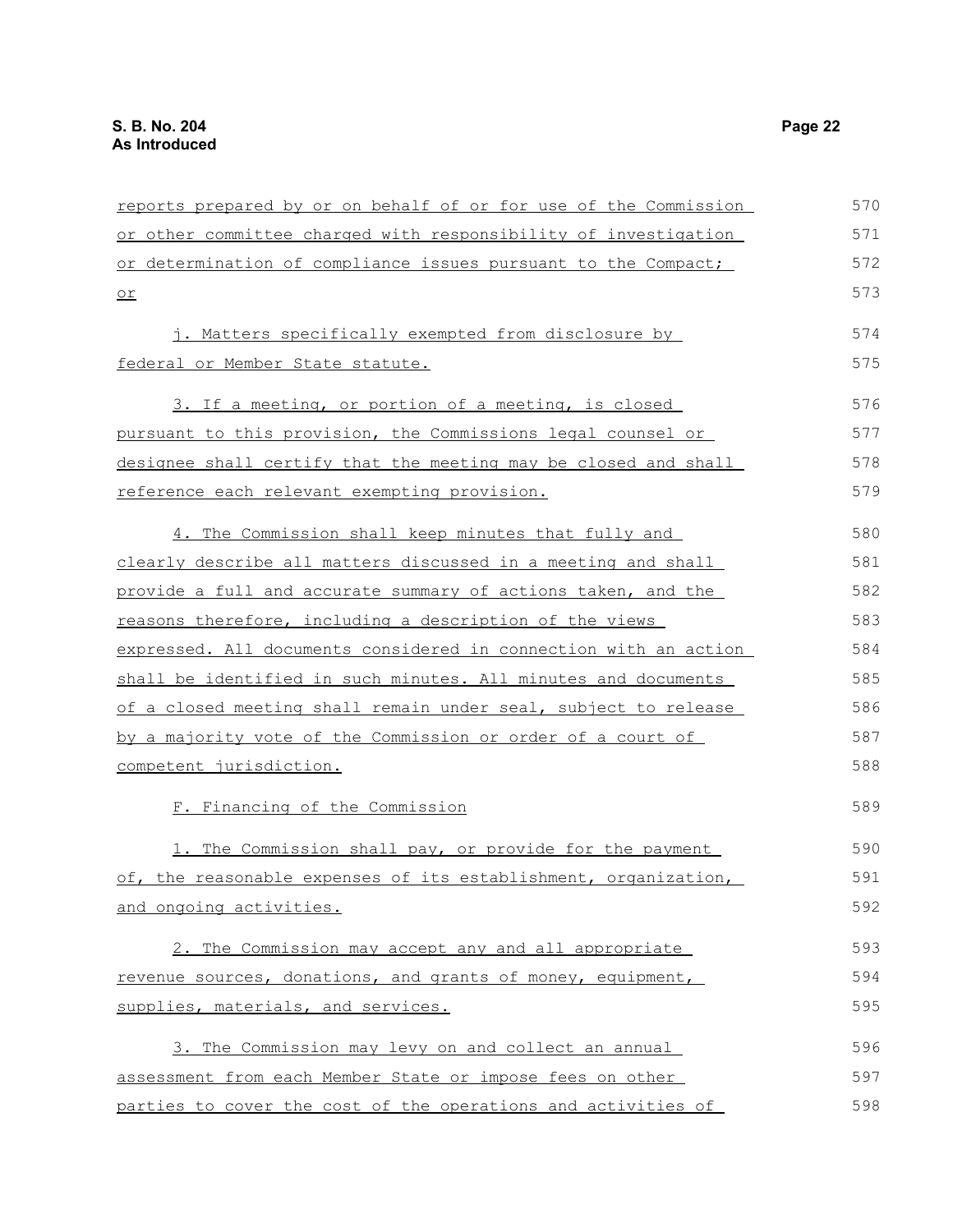| the Commission and its staff, which must be in a total amount    | 599 |
|------------------------------------------------------------------|-----|
| sufficient to cover its annual budget as approved each year for  | 600 |
| which revenue is not provided by other sources. The aggregate    | 601 |
| annual assessment amount shall be allocated based upon a formula | 602 |
| to be determined by the Commission, which shall promulgate a     | 603 |
| Rule binding upon all Member States.                             | 604 |
| 4. The Commission shall not incur obligations of any kind        | 605 |
| prior to securing the funds adequate to meet the same; nor shall | 606 |
| the Commission pledge the credit of any of the Member States,    | 607 |
| except by and with the authority of the Member State.            | 608 |
| 5. The Commission shall keep accurate accounts of all            | 609 |
| receipts and disbursements. The receipts and disbursements of    | 610 |
| the Commission shall be subject to the audit and accounting      | 611 |
| procedures established under its bylaws. However, all receipts   | 612 |
| and disbursements of funds handled by the Commission shall be    | 613 |
| audited yearly by a certified or licensed public accountant, and | 614 |
| the report of the audit shall be included in and become part of  | 615 |
| the annual report of the Commission.                             | 616 |
| G. Qualified Immunity, Defense, and Indemnification              | 617 |
| 1. The members, officers, executive director, employees          | 618 |
| and representatives of the Commission shall be immune from suit  | 619 |
| and liability, either personally or in their official capacity,  | 620 |
| for any claim for damage to or loss of property or personal      | 621 |
| injury or other civil liability caused by or arising out of any  | 622 |
| actual or alleged act, error or omission that occurred, or that  | 623 |
| the person against whom the claim is made had a reasonable basis | 624 |
| for believing occurred within the scope of Commission            | 625 |
| employment, duties or responsibilities; provided that nothing in | 626 |
| this paragraph shall be construed to protect any such person     | 627 |
| from suit and/or liability for any damage, loss, injury, or      | 628 |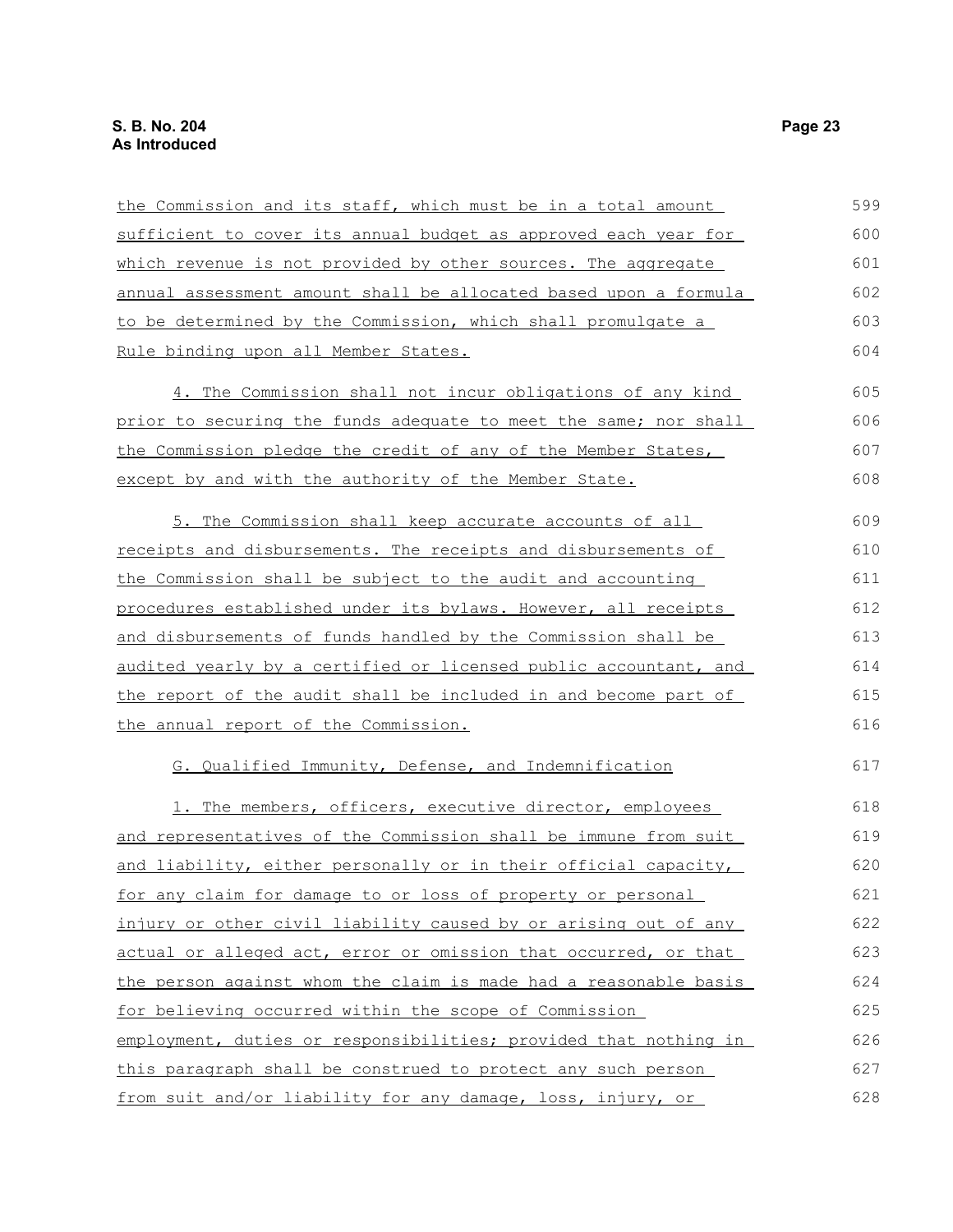| liability caused by the intentional or willful or wanton              | 629 |
|-----------------------------------------------------------------------|-----|
| misconduct of that person.                                            | 630 |
| 2. The Commission shall defend any member, officer,                   | 631 |
| executive director, employee or representative of the Commission      | 632 |
| in any civil action seeking to impose liability arising out of        | 633 |
| any actual or alleged act, error, or omission that occurred           | 634 |
| within the scope of Commission employment, duties, or                 | 635 |
| <u>responsibilities, or that the person against whom the claim is</u> | 636 |
| made had a reasonable basis for believing occurred within the         | 637 |
| scope of Commission employment, duties, or responsibilities;          | 638 |
| provided that nothing herein shall be construed to prohibit that      | 639 |
| person from retaining his or her own counsel; and provided            | 640 |
| further, that the actual or alleged act, error, or omission did       | 641 |
| not result from that persons intentional or willful or wanton         | 642 |
| misconduct.                                                           | 643 |
| 3. The Commission shall indemnify and hold harmless any               | 644 |
| member, officer, executive director, employee, or representative      | 645 |
| of the Commission for the amount of any settlement or judgment        | 646 |
| obtained against that person arising out of any actual or             | 647 |
| alleged act, error, or omission that occurred within the scope        | 648 |
| of Commission employment, duties, or responsibilities, or that        | 649 |
| such person had a reasonable basis for believing occurred within      | 650 |
| the scope of Commission employment, duties, or responsibilities,      | 651 |
| provided that the actual or alleged act, error, or omission did       | 652 |
| not result from the intentional or willful or wanton misconduct       | 653 |
| of that person.                                                       | 654 |
| SECTION 10. DATA SYSTEM                                               | 655 |
| A. The Commission shall provide for the development,                  | 656 |
| maintenance, operation, and utilization of a coordinated              | 657 |

maintenance, operation, and utilization of a coordinated database and reporting system containing licensure, Adverse 658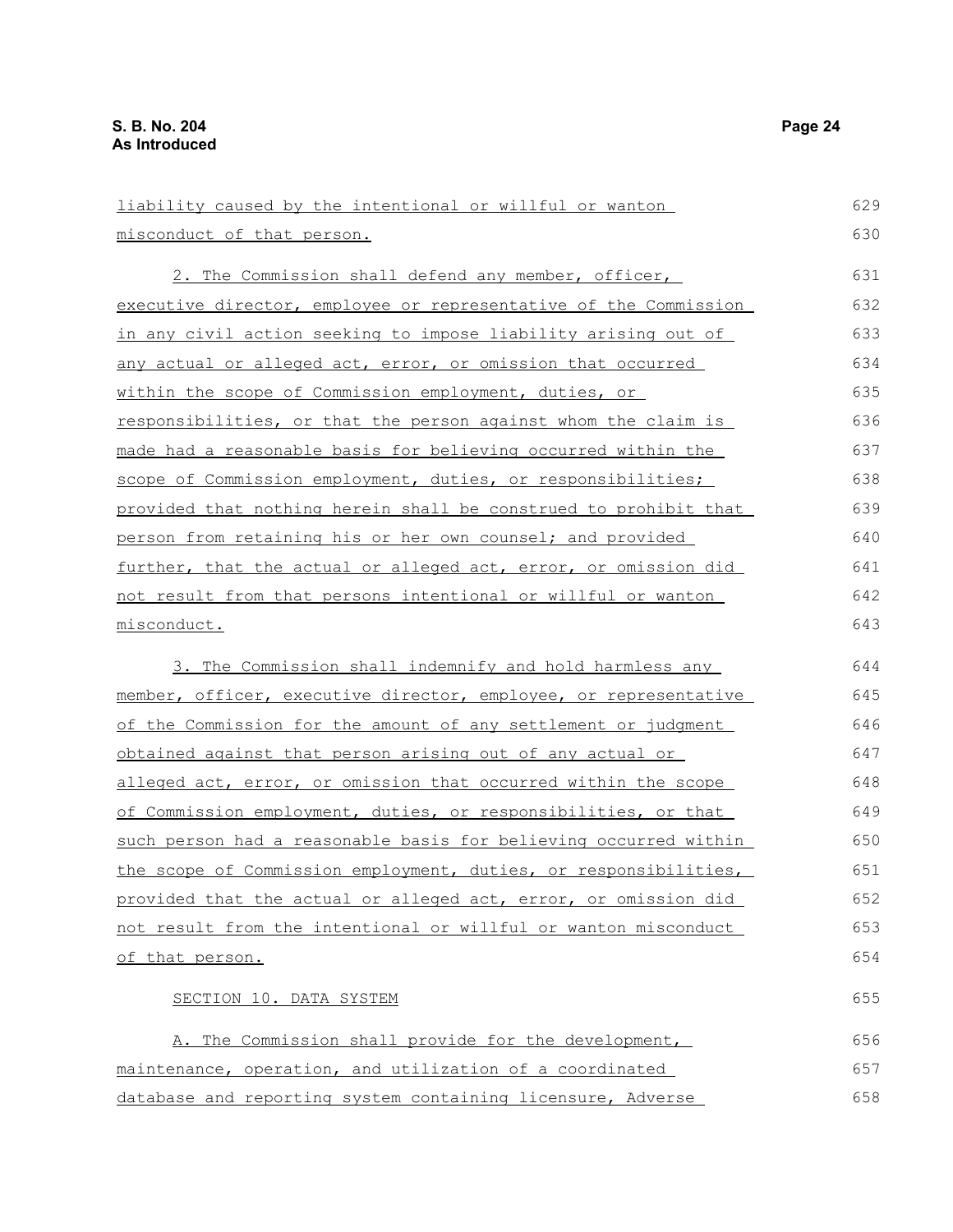| Action, and Investigative Information on all licensed                 | 659 |
|-----------------------------------------------------------------------|-----|
| individuals in Member States.                                         | 660 |
| B. Notwithstanding any other provision of State law to the            | 661 |
| contrary, a Member State shall submit a uniform data set to the       | 662 |
| Data System on all individuals to whom this Compact is                | 663 |
| applicable as required by the Rules of the Commission,                | 664 |
| including:                                                            | 665 |
| 1. Identifying information;                                           | 666 |
| 2. Licensure data;                                                    | 667 |
| 3. Adverse Actions against a license or Privilege to                  | 668 |
| Practice;                                                             | 669 |
| 4. Non-confidential information related to Alternative                | 670 |
| Program participation;                                                | 671 |
| 5. Any denial of application for licensure, and the                   | 672 |
| reason(s) for such denial;                                            | 673 |
| 6. Current Significant Investigative Information; and                 | 674 |
| 7. Other information that may facilitate the                          | 675 |
| administration of this Compact, as determined by the Rules of         | 676 |
| the Commission.                                                       | 677 |
| C. Investigative Information pertaining to a Licensee in              | 678 |
| any Member State will only be available to other Member States.       | 679 |
| D. The Commission shall promptly notify all Member States             | 680 |
| of any Adverse Action taken against a Licensee or an individual       | 681 |
| applying for a license. Adverse Action information pertaining to      | 682 |
| <u>a Licensee in any Member State will be available to any other </u> | 683 |
| Member State.                                                         | 684 |
| E. Member States contributing information to the Data                 | 685 |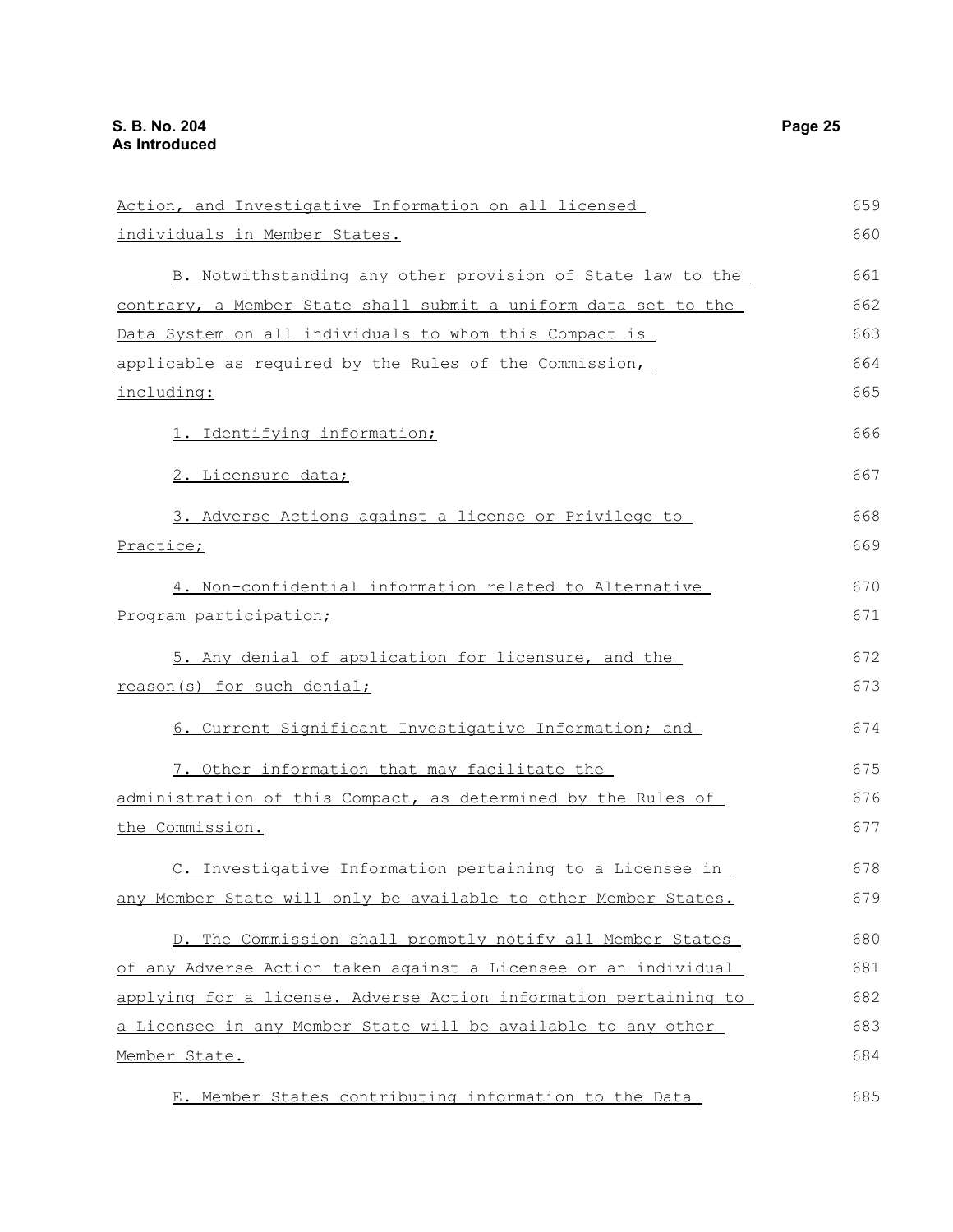| System may designate information that may not be shared with the | 686 |
|------------------------------------------------------------------|-----|
| public without the express permission of the contributing State. | 687 |
|                                                                  |     |
| F. Any information submitted to the Data System that is          | 688 |
| subsequently required to be expunged by the laws of the Member   | 689 |
| State contributing the information shall be removed from the     | 690 |
| Data System.                                                     | 691 |
| SECTION 11. RULEMAKING                                           | 692 |
| A. The Commission shall promulgate reasonable Rules in           | 693 |
| order to effectively and efficiently achieve the purpose of the  | 694 |
| Compact. Notwithstanding the foregoing, in the event the         | 695 |
| Commission exercises its Rulemaking authority in a manner that   | 696 |
| is beyond the scope of the purposes of the Compact, or the       | 697 |
| powers granted hereunder, then such an action by the Commission  | 698 |
| shall be invalid and have no force or effect.                    | 699 |
| B. The Commission shall exercise its Rulemaking powers           | 700 |
| pursuant to the criteria set forth in this Section and the Rules | 701 |
| adopted thereunder. Rules and amendments shall become binding as | 702 |
| of the date specified in each Rule or amendment.                 | 703 |
| C. If a majority of the legislatures of the Member States        | 704 |
| rejects a Rule, by enactment of a statute or resolution in the   | 705 |
| same manner used to adopt the Compact within four (4) years of   | 706 |
| the date of adoption of the Rule, then such Rule shall have no   | 707 |
| further force and effect in any Member State.                    | 708 |
| D. Rules or amendments to the Rules shall be adopted at a        | 709 |
| reqular or special meeting of the Commission.                    | 710 |
| E. Prior to promulgation and adoption of a final Rule or         | 711 |
| Rules by the Commission, and at least thirty (30) days in        | 712 |
| advance of the meeting at which the Rule will be considered and  | 713 |
| voted upon, the Commission shall file a Notice of Proposed       | 714 |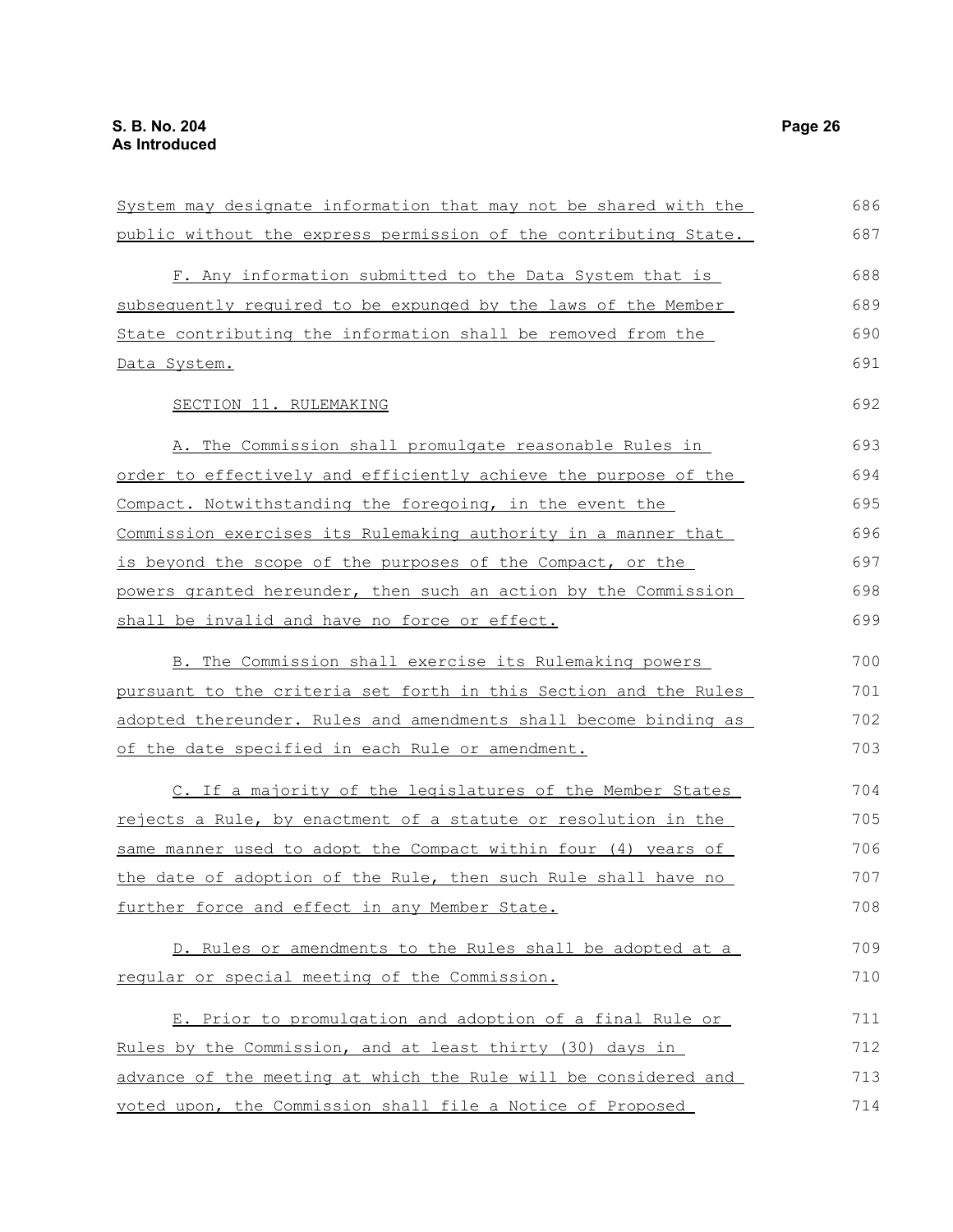| Rulemaking:                                                      | 715 |
|------------------------------------------------------------------|-----|
| 1. On the website of the Commission or other publicly            | 716 |
| accessible platform; and                                         | 717 |
| 2. On the website of each Member State Professional              | 718 |
| Counseling Licensing Board or other publicly accessible platform | 719 |
| or the publication in which each State would otherwise publish   | 720 |
| <u>proposed Rules.</u>                                           | 721 |
| F. The Notice of Proposed Rulemaking shall include:              | 722 |
| 1. The proposed time, date, and location of the meeting in       | 723 |
| which the Rule will be considered and voted upon;                | 724 |
| 2. The text of the proposed Rule or amendment and the            | 725 |
| reason for the proposed Rule;                                    | 726 |
| 3. A request for comments on the proposed Rule from any          | 727 |
| interested person; and                                           | 728 |
| 4. The manner in which interested persons may submit             | 729 |
| notice to the Commission of their intention to attend the public | 730 |
| hearing and any written comments.                                | 731 |
| G. Prior to adoption of a proposed Rule, the Commission          | 732 |
| shall allow persons to submit written data, facts, opinions, and | 733 |
| arguments, which shall be made available to the public.          | 734 |
| H. The Commission shall grant an opportunity for a public        | 735 |
| hearing before it adopts a Rule or amendment if a hearing is     | 736 |
| <u>requested by:</u>                                             | 737 |
| 1. At least twenty-five (25) persons;                            | 738 |
| 2. A State or federal governmental subdivision or agency;        | 739 |
| $\overline{\circ}$                                               | 740 |

3. An association having at least twenty-five (25) 741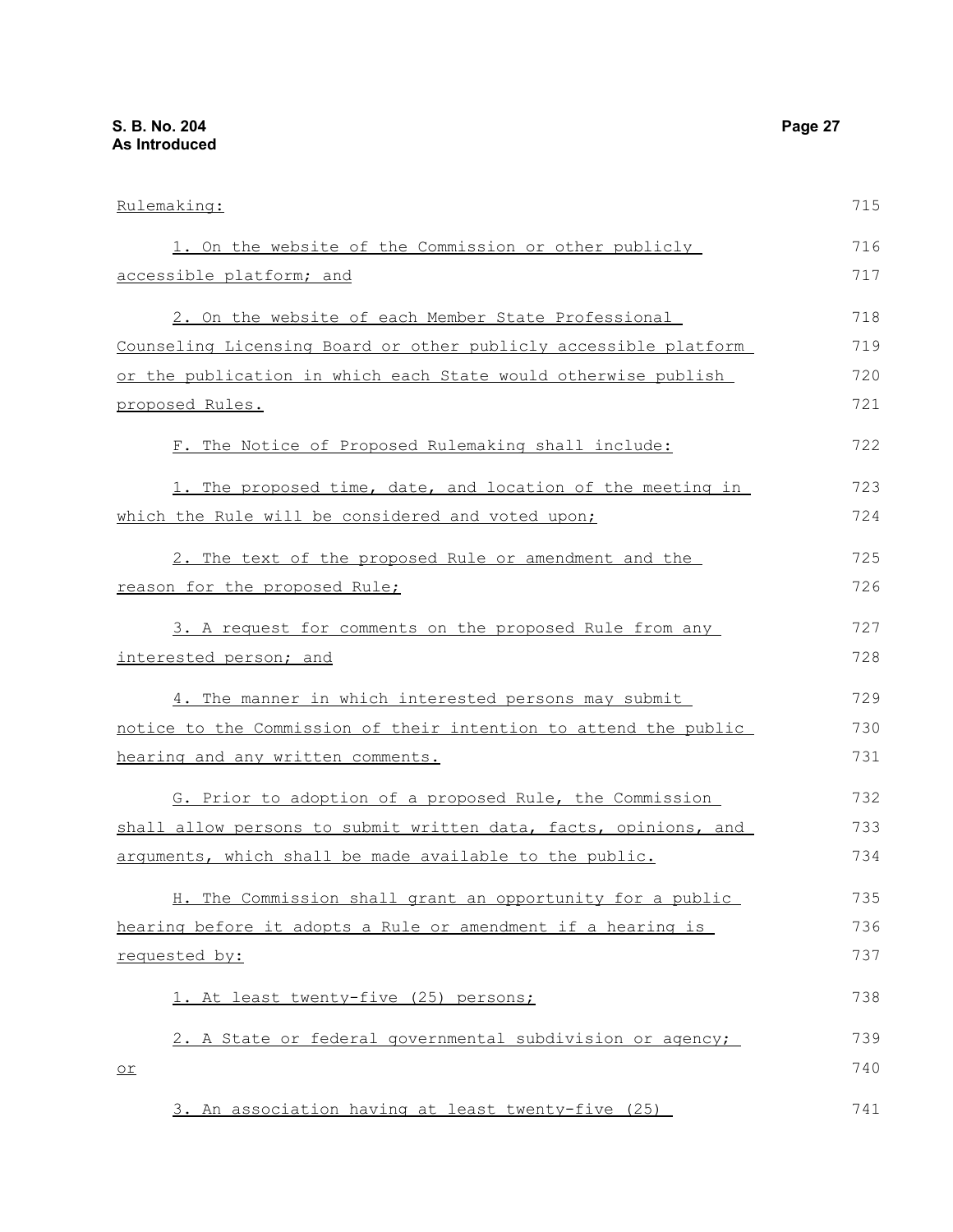hearing.

members. I. If a hearing is held on the proposed Rule or amendment, the Commission shall publish the place, time, and date of the scheduled public hearing. If the hearing is held via electronic means, the Commission shall publish the mechanism for access to the electronic hearing. 1. All persons wishing to be heard at the hearing shall notify the executive director of the Commission or other designated member in writing of their desire to appear and testify at the hearing not less than five (5) business days before the scheduled date of the hearing. 2. Hearings shall be conducted in a manner providing each person who wishes to comment a fair and reasonable opportunity to comment orally or in writing. 3. All hearings will be recorded. A copy of the recording will be made available on request. 4. Nothing in this section shall be construed as requiring a separate hearing on each Rule. Rules may be grouped for the convenience of the Commission at hearings required by this section. J. Following the scheduled hearing date, or by the close of business on the scheduled hearing date if the hearing was not held, the Commission shall consider all written and oral comments received. K. If no written notice of intent to attend the public hearing by interested parties is received, the Commission may proceed with promulgation of the proposed Rule without a public 742 743 744 745 746 747 748 749 750 751 752 753 754 755 756 757 758 759 760 761 762 763 764 765 766 767 768

769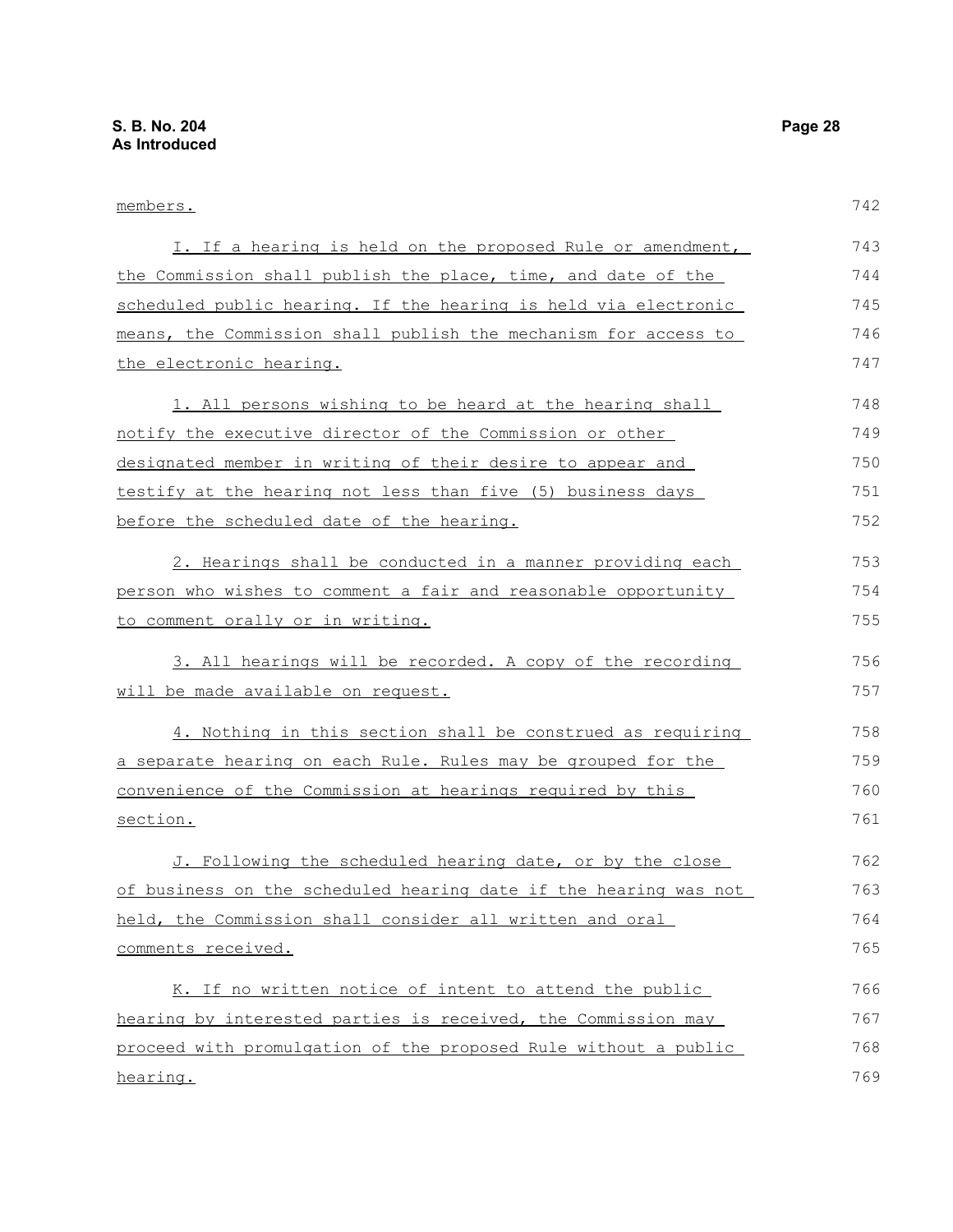| L. The Commission shall, by majority vote of all members,        | 770 |
|------------------------------------------------------------------|-----|
| take final action on the proposed Rule and shall determine the   | 771 |
| effective date of the Rule, if any, based on the Rulemaking      | 772 |
| record and the full text of the Rule.                            | 773 |
| M. Upon determination that an emergency exists, the              | 774 |
| Commission may consider and adopt an emergency Rule without      | 775 |
| prior notice, opportunity for comment, or hearing, provided that | 776 |
| the usual Rulemaking procedures provided in the Compact and in   | 777 |
| this section shall be retroactively applied to the Rule as soon  | 778 |
| as reasonably possible, in no event later than ninety (90) days  | 779 |
| after the effective date of the Rule. For the purposes of this   | 780 |
| provision, an emergency Rule is one that must be adopted         | 781 |
| immediately in order to:                                         | 782 |
| 1. Meet an imminent threat to public health, safety, or          | 783 |
| welfare;                                                         | 784 |
| 2. Prevent a loss of Commission or Member State funds;           | 785 |
| 3. Meet a deadline for the promulgation of an                    | 786 |
| administrative Rule that is established by federal law or Rule;  | 787 |
| $or$                                                             | 788 |
| 4. Protect public health and safety.                             | 789 |
| N. The Commission or an authorized committee of the              | 790 |
| Commission may direct revisions to a previously adopted Rule or  | 791 |
| amendment for purposes of correcting typographical errors,       | 792 |
| errors in format, errors in consistency, or grammatical errors.  | 793 |
| Public notice of any revisions shall be posted on the website of | 794 |
| the Commission. The revision shall be subject to challenge by    | 795 |
| any person for a period of thirty (30) days after posting. The   | 796 |
| revision may be challenged only on grounds that the revision     | 797 |
| results in a material change to a Rule. A challenge shall be     | 798 |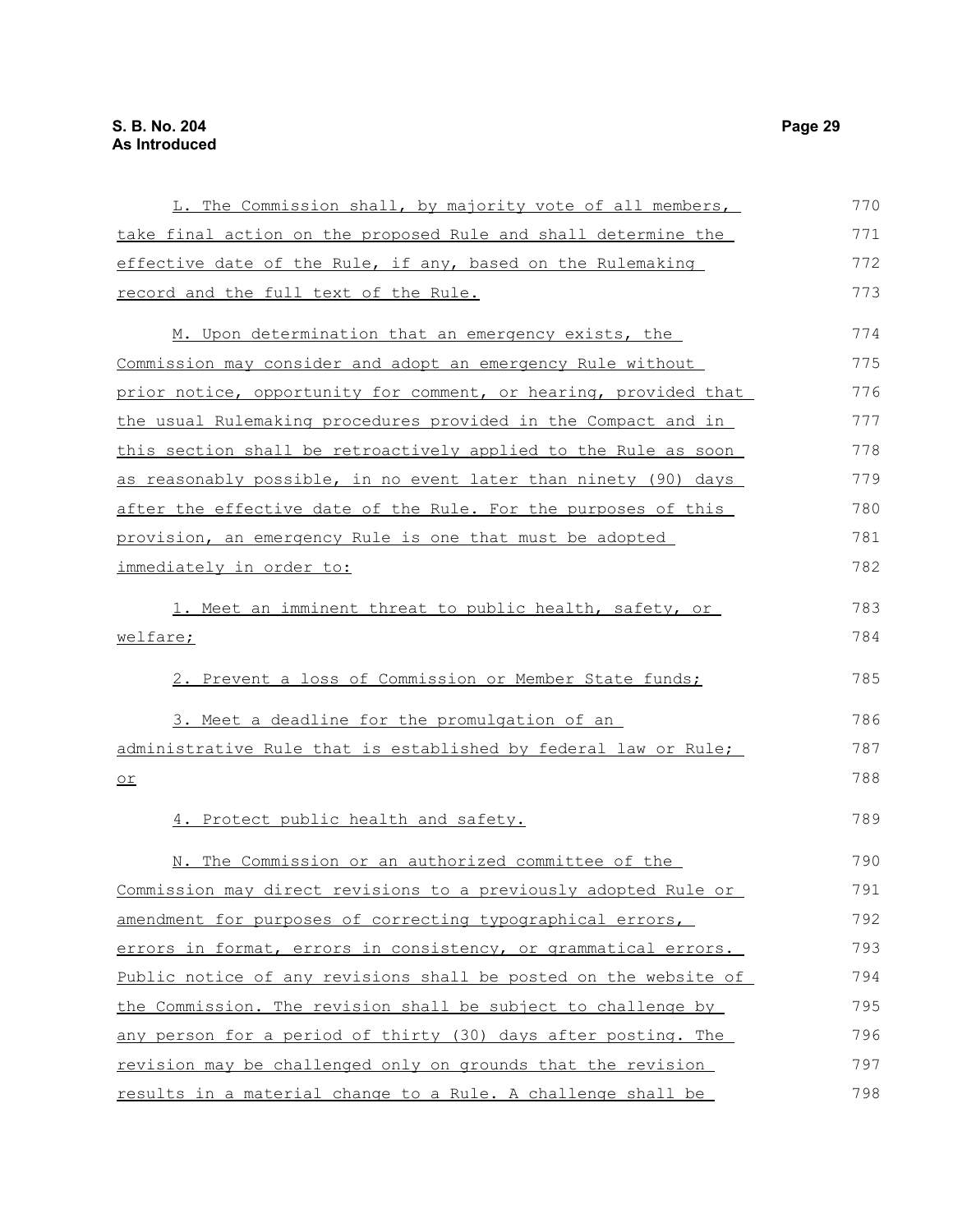| made in writing and delivered to the chair of the Commission     | 799 |
|------------------------------------------------------------------|-----|
| prior to the end of the notice period. If no challenge is made,  | 800 |
| the revision will take effect without further action. If the     | 801 |
| revision is challenged, the revision may not take effect without | 802 |
| the approval of the Commission.                                  | 803 |
| SECTION 12. OVERSIGHT, DISPUTE RESOLUTION, AND ENFORCEMENT       | 804 |
| A. Oversight                                                     | 805 |
| 1. The executive, legislative, and judicial branches of          | 806 |
| State government in each Member State shall enforce this Compact | 807 |
| and take all actions necessary and appropriate to effectuate the | 808 |
| Compacts purposes and intent. The provisions of this Compact and | 809 |
| the Rules promulgated hereunder shall have standing as statutory | 810 |
| <u>law.</u>                                                      | 811 |
| 2. All courts shall take judicial notice of the Compact          | 812 |
| and the Rules in any judicial or administrative proceeding in a  | 813 |
| Member State pertaining to the subject matter of this Compact    | 814 |
| which may affect the powers, responsibilities, or actions of the | 815 |
| Commission.                                                      | 816 |
| 3. The Commission shall be entitled to receive service of        | 817 |
| process in any such proceeding and shall have standing to        | 818 |
| intervene in such a proceeding for all purposes. Failure to      | 819 |
| provide service of process to the Commission shall render a      | 820 |
| judgment or order void as to the Commission, this Compact, or    | 821 |
| promulgated Rules.                                               | 822 |
| B. Default, Technical Assistance, and Termination                | 823 |
| 1. If the Commission determines that a Member State has          | 824 |
| defaulted in the performance of its obligations or               | 825 |
| responsibilities under this Compact or the promulgated Rules,    | 826 |
| the Commission shall:                                            | 827 |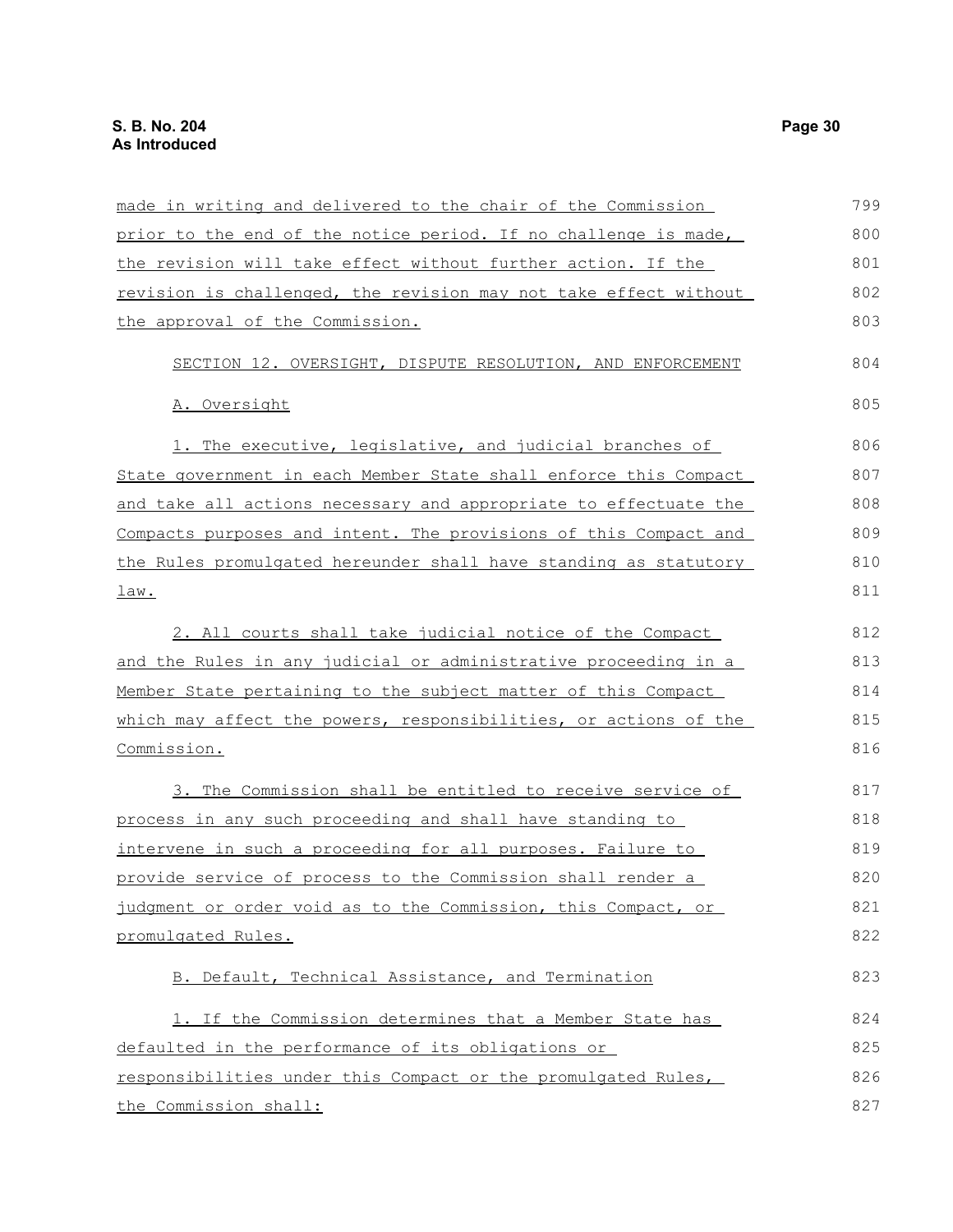| a. Provide written notice to the defaulting State and            | 828 |
|------------------------------------------------------------------|-----|
| other Member States of the nature of the default, the proposed   | 829 |
| means of curing the default and/or any other action to be taken  | 830 |
| by the Commission; and                                           | 831 |
| b. Provide remedial training and specific technical              | 832 |
| assistance regarding the default.                                | 833 |
| C. If a State in default fails to cure the default, the          | 834 |
| defaulting State may be terminated from the Compact upon an      | 835 |
| affirmative vote of a majority of the Member States, and all     | 836 |
| rights, privileges and benefits conferred by this Compact may be | 837 |
| terminated on the effective date of termination. A cure of the   | 838 |
| default does not relieve the offending State of obligations or   | 839 |
| liabilities incurred during the period of default.               | 840 |
| D. Termination of membership in the Compact shall be             | 841 |
| imposed only after all other means of securing compliance have   | 842 |
| been exhausted. Notice of intent to suspend or terminate shall   | 843 |
| be given by the Commission to the governor, the majority and     | 844 |
| minority leaders of the defaulting States legislature, and each  | 845 |
| of the Member States.                                            | 846 |
| E. A State that has been terminated is responsible for all       | 847 |
| assessments, obligations, and liabilities incurred through the   | 848 |
| effective date of termination, including obligations that extend | 849 |
| beyond the effective date of termination.                        | 850 |
| F. The Commission shall not bear any costs related to a          | 851 |
| State that is found to be in default or that has been terminated | 852 |
| from the Compact, unless agreed upon in writing between the      | 853 |
| Commission and the defaulting State.                             | 854 |
| G. The defaulting State may appeal the action of the             | 855 |
| Commission by petitioning the U.S. District Court for the        | 856 |
|                                                                  |     |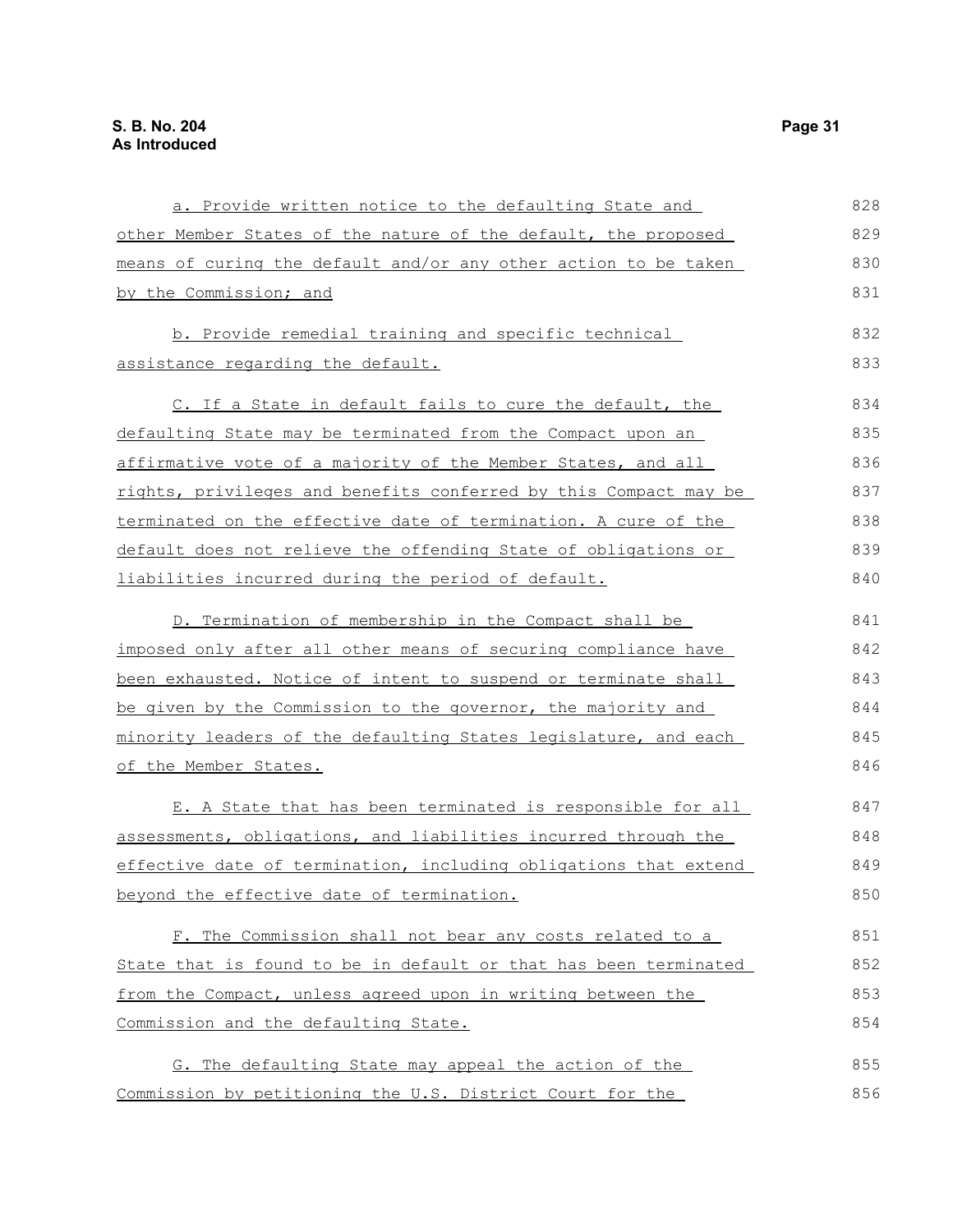| District of Columbia or the federal district where the                | 857 |
|-----------------------------------------------------------------------|-----|
| Commission has its principal offices. The prevailing member           | 858 |
| shall be awarded all costs of such litigation, including              | 859 |
| reasonable attorneys fees.                                            | 860 |
| H. Dispute Resolution                                                 | 861 |
| 1. Upon request by a Member State, the Commission shall               | 862 |
| attempt to resolve disputes related to the Compact that arise         | 863 |
| among Member States and between member and non-Member States.         | 864 |
| 2. The Commission shall promulgate a Rule providing for               | 865 |
| both mediation and binding dispute resolution for disputes as         | 866 |
| appropriate.                                                          | 867 |
| I. Enforcement                                                        | 868 |
| 1. The Commission, in the reasonable exercise of its                  | 869 |
| discretion, shall enforce the provisions and Rules of this            | 870 |
| Compact.                                                              | 871 |
| 2. By majority vote, the Commission may initiate legal                | 872 |
| <u>action in the United States District Court for the District of</u> | 873 |
| Columbia or the federal district where the Commission has its         | 874 |
| principal offices against a Member State in default to enforce        | 875 |
| compliance with the provisions of the Compact and its                 | 876 |
| promulgated Rules and bylaws. The relief sought may include both      | 877 |
| injunctive relief and damages. In the event judicial enforcement      | 878 |
| is necessary, the prevailing member shall be awarded all costs        | 879 |
| of such litigation, including reasonable attorneys fees.              | 880 |
| 3. The remedies herein shall not be the exclusive remedies            | 881 |
| of the Commission. The Commission may pursue any other remedies       | 882 |
| available under federal or State law.                                 | 883 |
| SECTION 13. DATE OF IMPLEMENTATION OF THE COUNSELING                  | 884 |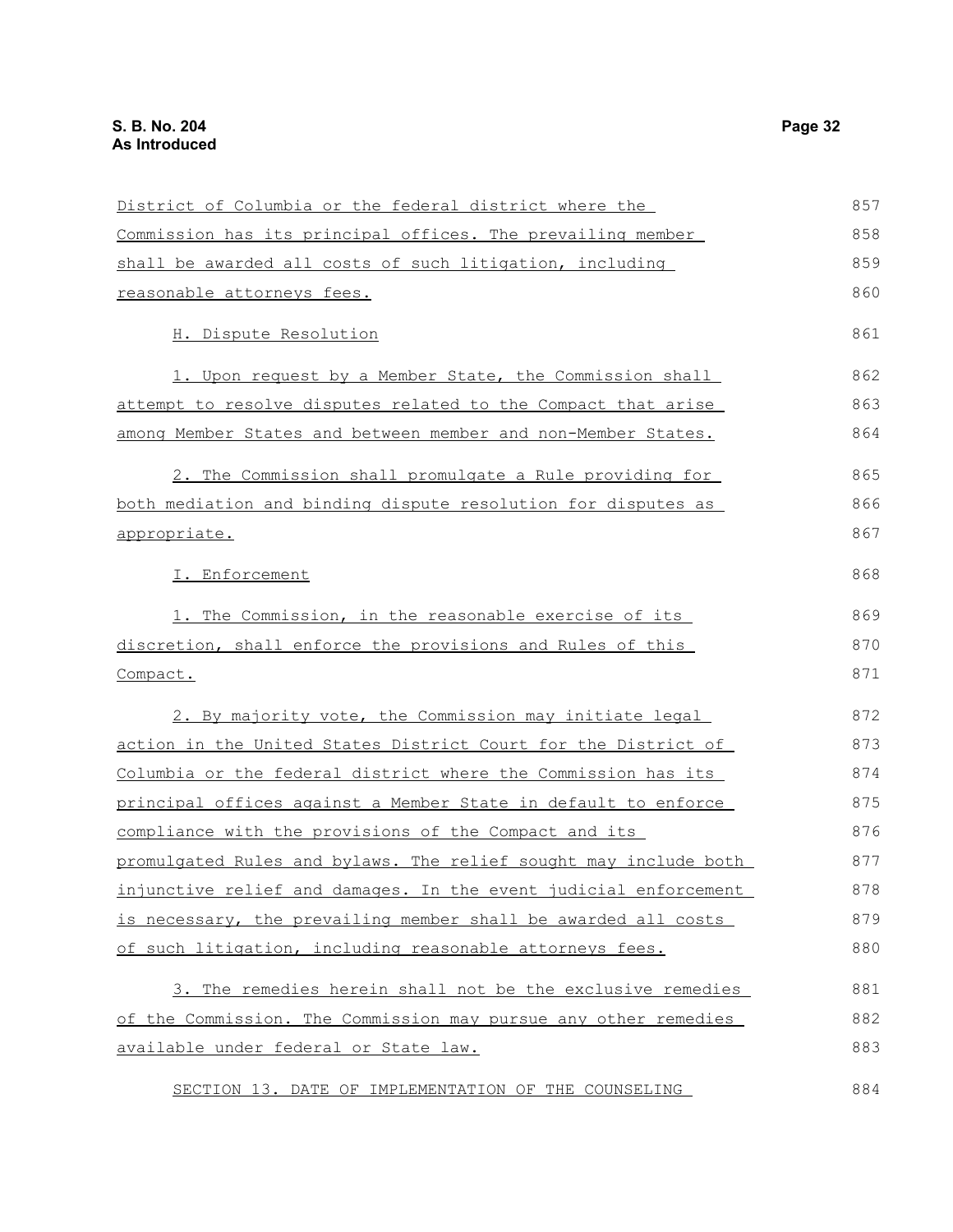COMPACT COMMISSION AND ASSOCIATED RULES, WITHDRAWAL, AND AMENDMENT A. The Compact shall come into effect on the date on which the Compact statute is enacted into law in the tenth Member State. The provisions, which become effective at that time, shall be limited to the powers granted to the Commission relating to assembly and the promulgation of Rules. Thereafter, the Commission shall meet and exercise Rulemaking powers necessary to the implementation and administration of the Compact. B. Any State that joins the Compact subsequent to the Commissions initial adoption of the Rules shall be subject to the Rules as they exist on the date on which the Compact becomes law in that State. Any Rule that has been previously adopted by the Commission shall have the full force and effect of law on the day the Compact becomes law in that State. C. Any Member State may withdraw from this Compact by enacting a statute repealing the same. 1. A Member State's withdrawal shall not take effect until six (6) months after enactment of the repealing statute. 2. Withdrawal shall not affect the continuing requirement of the withdrawing States Professional Counseling Licensing Board to comply with the investigative and Adverse Action reporting requirements of this act prior to the effective date of withdrawal. D. Nothing contained in this Compact shall be construed to invalidate or prevent any Professional Counseling licensure agreement or other cooperative arrangement between a Member State and a non-Member State that does not conflict with the 885 886 887 888 889 890 891 892 893 894 895 896 897 898 899 900 901 902 903 904 905 906 907 908 909 910 911 912 913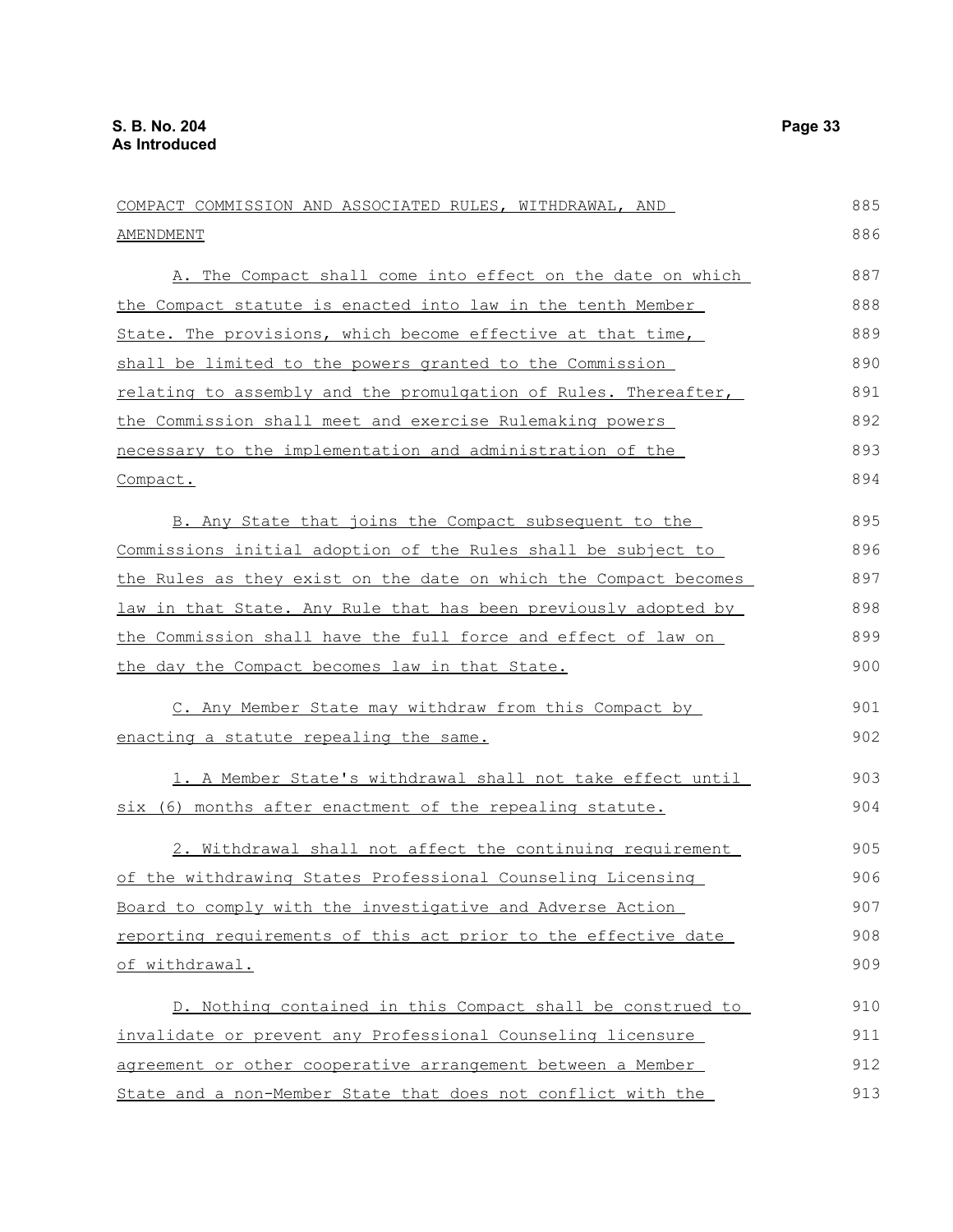| provisions of this Compact.                                      | 914 |
|------------------------------------------------------------------|-----|
| E. This Compact may be amended by the Member States. No          | 915 |
| amendment to this Compact shall become effective and binding     | 916 |
| upon any Member State until it is enacted into the laws of all   | 917 |
| Member States.                                                   | 918 |
| SECTION 14. CONSTRUCTION AND SEVERABILITY                        | 919 |
| This Compact shall be liberally construed so as to               | 920 |
| effectuate the purposes thereof. The provisions of this Compact  | 921 |
| shall be severable and if any phrase, clause, sentence or        | 922 |
| provision of this Compact is declared to be contrary to the      | 923 |
| constitution of any Member State or of the United States or the  | 924 |
| applicability thereof to any government, agency, person or       | 925 |
| circumstance is held invalid, the validity of the remainder of   | 926 |
| this Compact and the applicability thereof to any government,    | 927 |
| agency, person or circumstance shall not be affected thereby. If | 928 |
| this Compact shall be held contrary to the constitution of any   | 929 |
| Member State, the Compact shall remain in full force and effect  | 930 |
| as to the remaining Member States and in full force and effect   | 931 |
| as to the Member State affected as to all severable matters.     | 932 |
| SECTION 15. BINDING EFFECT OF COMPACT AND OTHER LAWS             | 933 |
| A. A Licensee providing Professional Counseling services         | 934 |
| in a Remote State under the Privilege to Practice shall adhere   | 935 |
| to the laws and regulations, including scope of practice, of the | 936 |
| Remote State.                                                    | 937 |
| B. Nothing herein prevents the enforcement of any other          | 938 |

C. Any laws in a Member State in conflict with the Compact are superseded to the extent of the conflict. 940 941

law of a Member State that is not inconsistent with the Compact.

 $014$ 

939